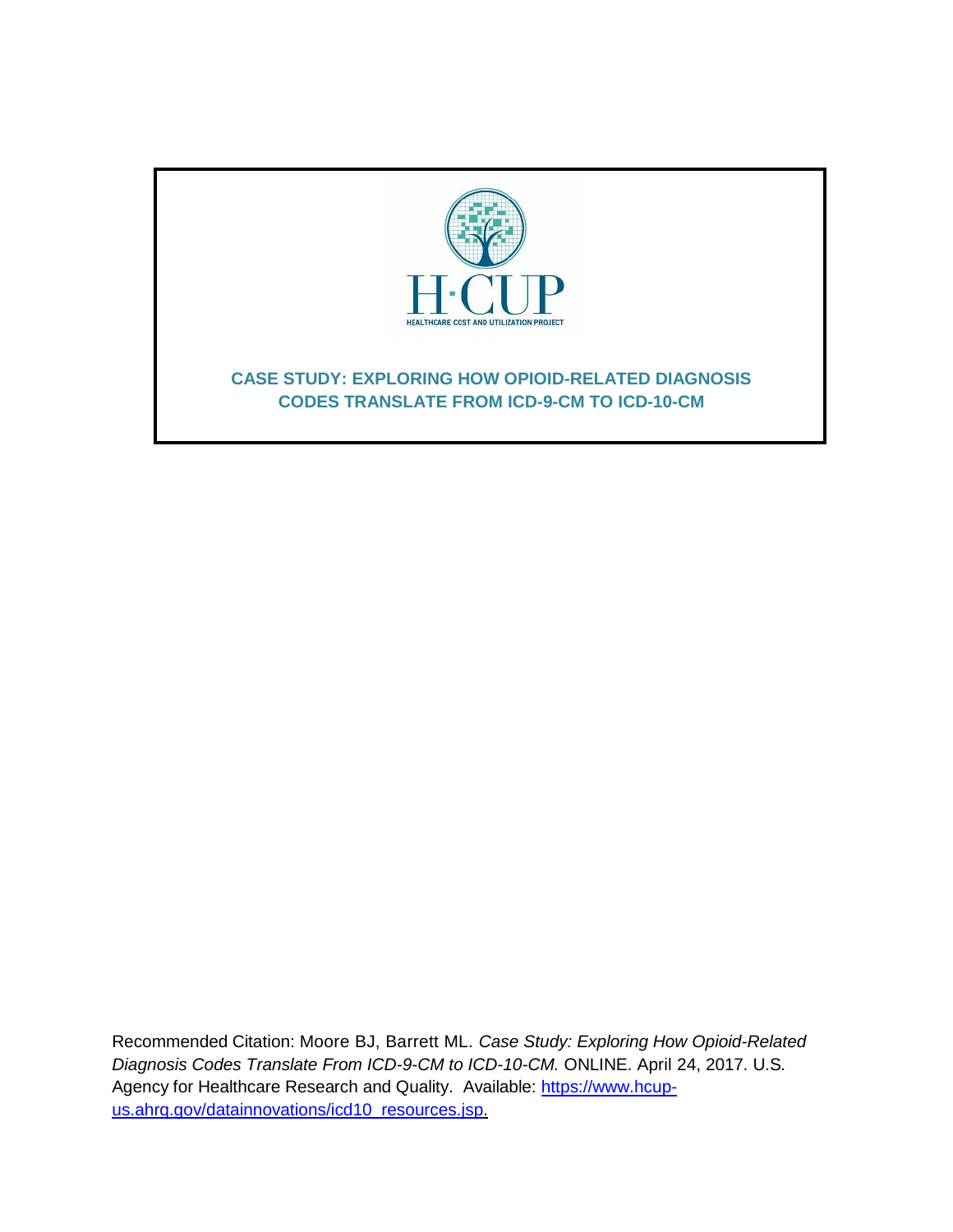### **TABLE OF CONTENTS**

| Appendix A. ICD-9-CM and ICD-10-CM Opioid-Related Diagnosis Codes Used in this Study .15 |
|------------------------------------------------------------------------------------------|

### **TABLE OF EXHIBITS**

| Figure 1. Number of Opioid-Related Inpatient Stays by Age, 2015 Q1 Through 2016 Q3  3        |
|----------------------------------------------------------------------------------------------|
| Figure 2. Inpatient Stays With a Diagnosis of Opioid Dependence and Unspecified Use by Age,  |
| Table 1. Frequency of Inpatient Stays With a Diagnosis of Opioid Dependence and Unspecified  |
| Figure 3. Inpatient Stays With a Diagnosis of Adverse Effects of Opioids by Age, 2015 Q1     |
| Table 2. Frequency of Inpatient Stays With a Diagnosis of Adverse Effects of Opioids by Age, |
| Figure 4. Inpatient Stays With a Diagnosis of Opioid Abuse by Age, 2015 Q1 Through 2016 Q39  |
| Table 3. Frequency of Inpatient Stays With a Diagnosis of Opioid Abuse by Age, 2015 Q3 and   |
| Figure 5. Inpatient Stays With a Diagnosis of Opioid Poisoning by Age, 2015 Q1 Through 2016  |
| Table 4. Frequency of Inpatient Stays With a Diagnosis of Opioid Poisoning by Age, 2015 Q3   |
| Figure 6. Example of HCUP Fast Stats Figure for Opioid-Related Hospital Use, 2007 Through    |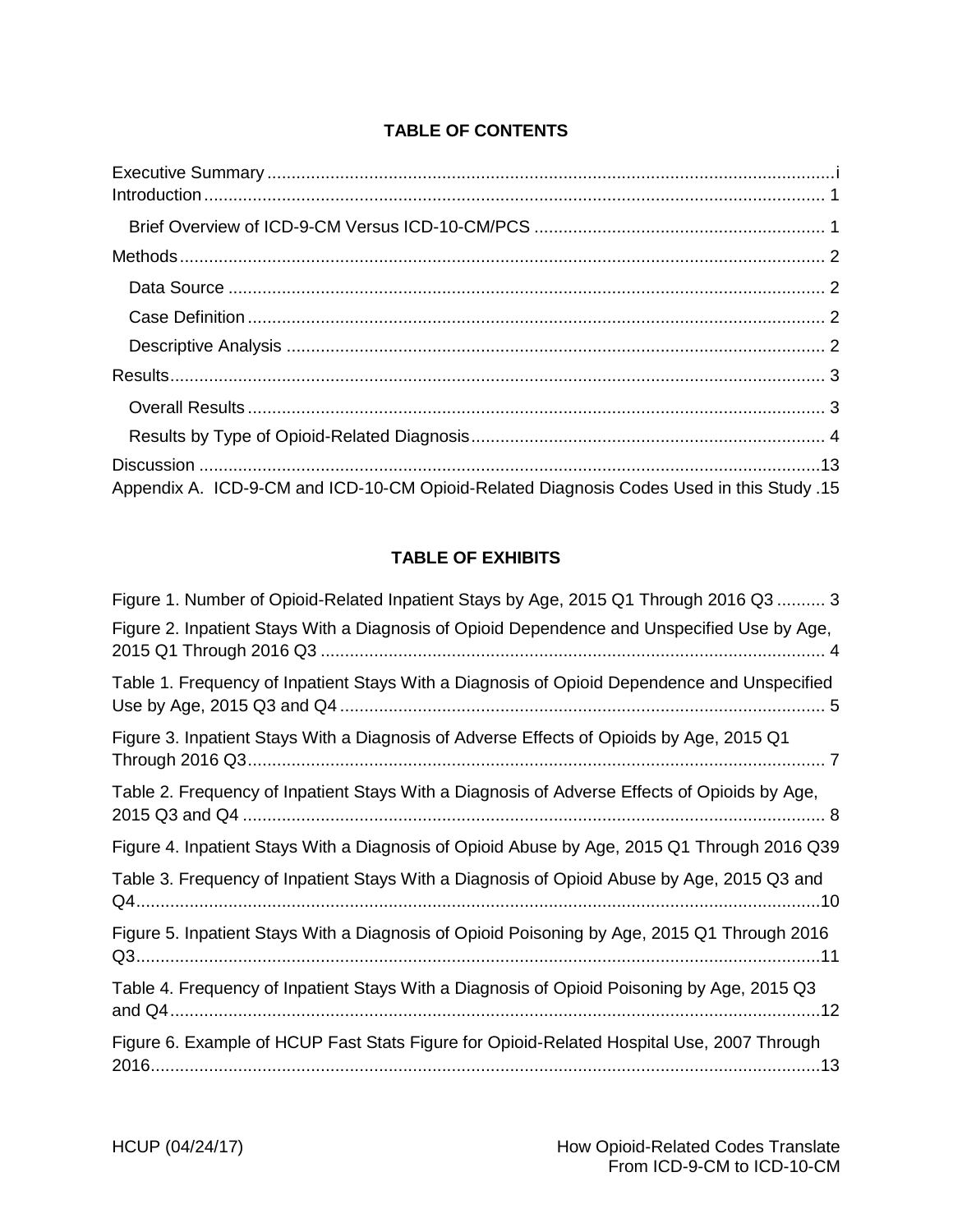#### <span id="page-2-0"></span>**EXECUTIVE SUMMARY**

The Agency for Healthcare Research and Quality (AHRQ) aims to help users of administrative data anticipate challenges in using databases that include both International Classification of Diseases, 9<sup>th</sup> Revision, Clinical Modification (ICD-9-CM) and International Classification of Diseases, 10<sup>th</sup> Revision, Clinical Modification / Procedure Coding System (ICD-10-CM/PCS) codes. The present study examines how the change in the diagnosis coding systems would affect analyzing trends for a specific group of conditions—opioid-related inpatient stays among patients 25 years and older. It is important to note that the methods are meant to be illustrative of how researchers could investigate shifts in other populations defined by the ICD coding systems both before and after the transition to ICD-10-CM/PCS in October 2015. The case study used 2015 through third quarter 2016 Healthcare Cost and Utilization Project (HCUP) inpatient data from the three States that had four quarters of ICD-10-CM/PCS data processed at the time of this report.

#### **Main Findings**

- The number of opioid-related diagnosis codes increased dramatically from 20 ICD-9-CM codes to 100 ICD-10-CM codes. However, only a fourth of the possible 100 opioidrelated ICD-10-CM codes were observed in these data, which cover the first 12 months after the transition to ICD-10-CM in three States.
- The number of opioid-related inpatient stays increased 18.3 percent between the third and fourth quarter of 2015—corresponding with the transition from ICD-9-CM to ICD-10- CM coding. In contrast, the average quarterly percentage change between the first three quarters of 2015 *prior* to the transition to ICD-10-CM was a 6.7 percent increase. The average quarterly percentage change between the four quarters *after* the transition to ICD-10-CM (the fourth quarter of 2015 through the third quarter of 2016) was a 3.1 percent increase.
- For adults aged 65 years and older, the number of opioid-related inpatient stays increased 55.7 percent between quarters corresponding with the transition from ICD-9- CM to ICD-10-CM, whereas the number of opioid-related inpatient stays increased 20.8 for adults aged 45–64 years and 2.2 percent for adults aged 25-44 years.
- There was variation by type of opioid-related diagnosis—dependence (including unspecified use), adverse effects, abuse, and poisoning. However, all four categories display a distinct, one-time shift in the number of opioid-related inpatient stays as the transition was made to ICD-10-CM, followed by minimal changes during subsequent quarters.

HCUP (04/24/17) i How Opioid-Related Codes Translate Although this case study focused only on diagnosis codes (ICD-9-CM and ICD-10-CM), the analytic process of examining specific codes for use in studies applies to both diagnosis and procedure codes (ICD-9-CM and ICD-10-CM/PCS). When using HCUP and other administrative databases that include both ICD-9-CM and ICD-10-CM/PCS codes, researchers should carefully review the codes used to define their study sample under both coding systems, evaluate patterns in the trend, and examine descriptive data at the level of individual codes prior to conducting more advanced statistical analyses to answer the research question of interest.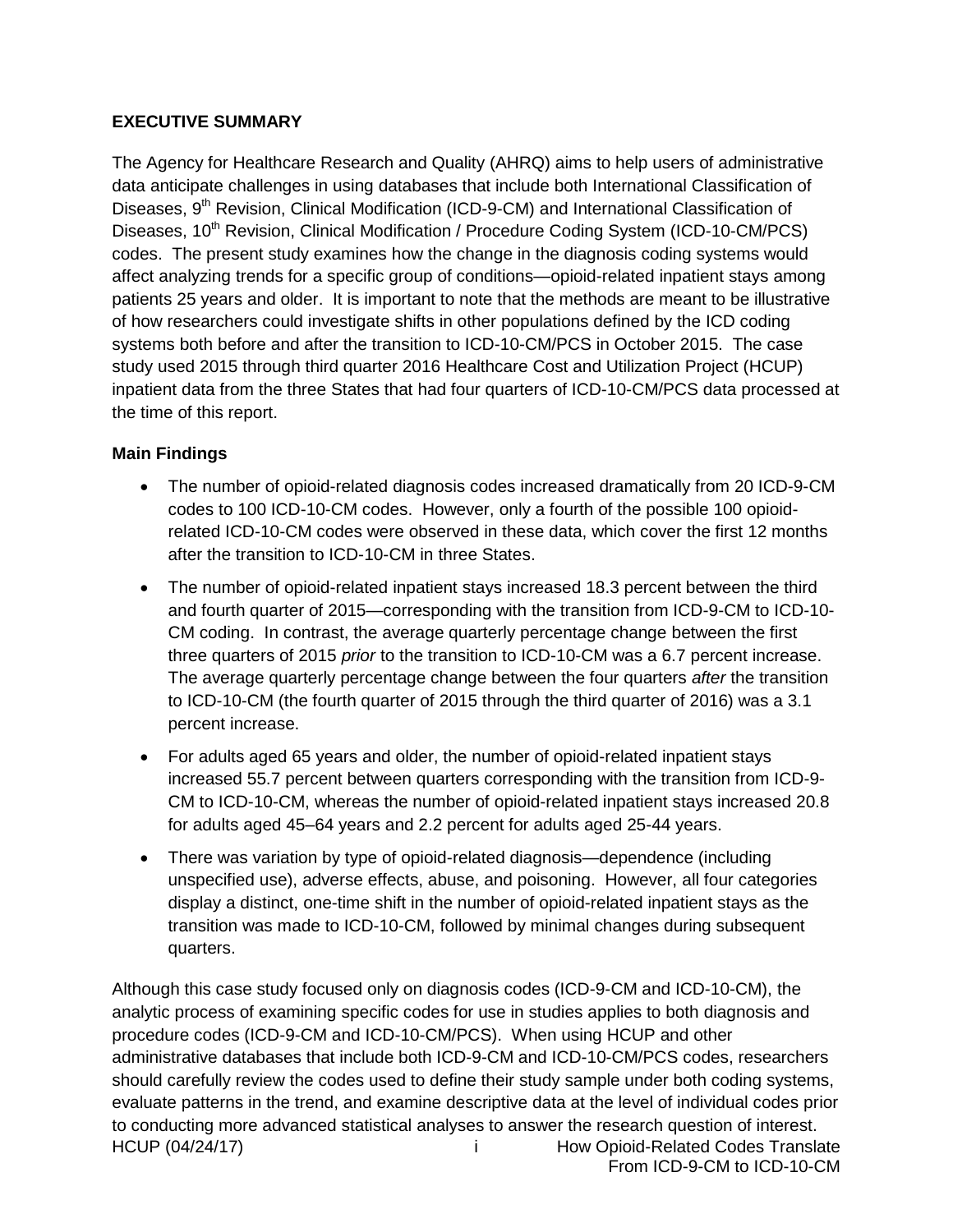As described in this report, researchers must examine the extent to which the transition to ICD-10-CM/PCS impacts any apparent discontinuities in trends.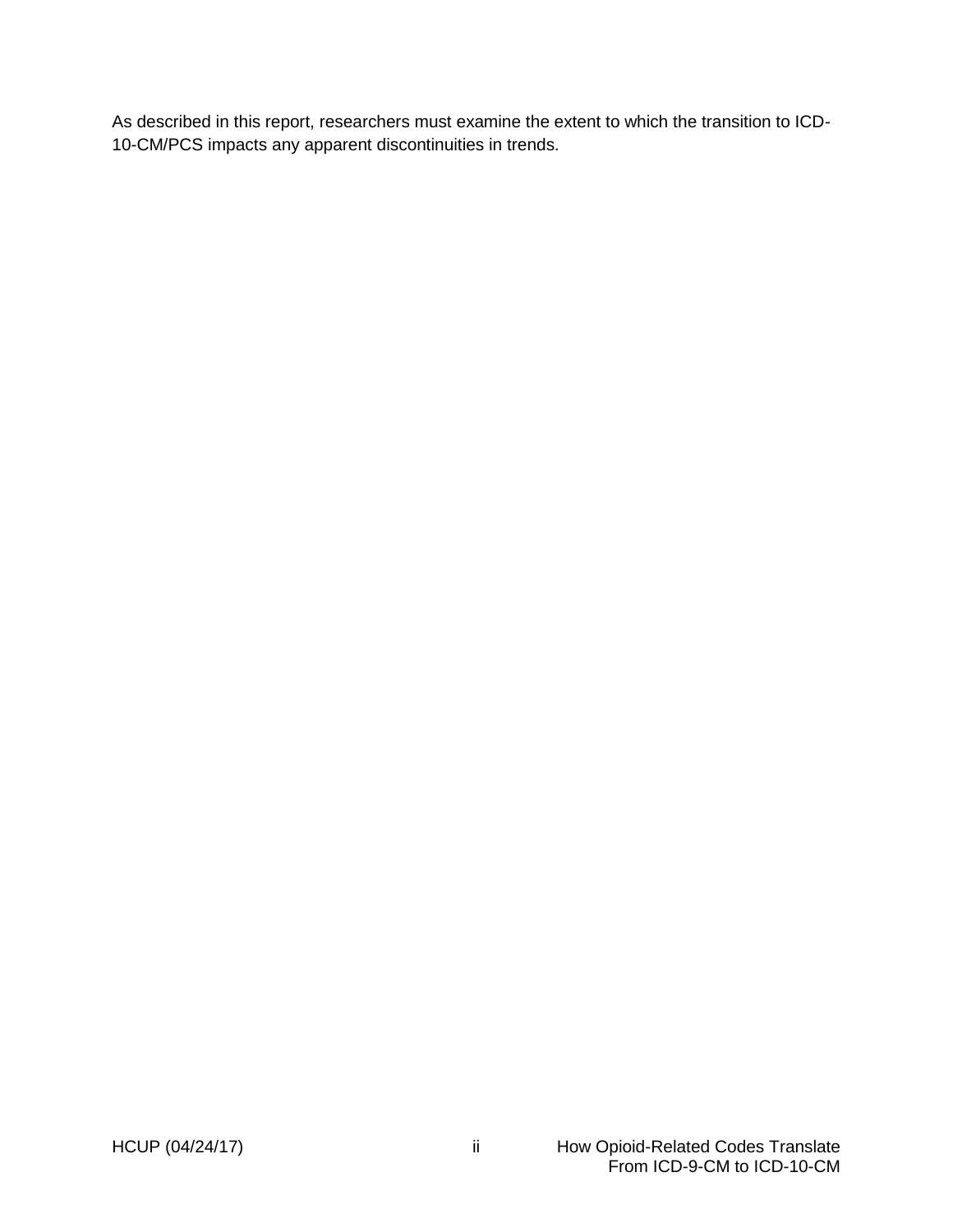# <span id="page-4-0"></span>**INTRODUCTION**

The purpose of this document is to help users of Healthcare Cost and Utilization Project (HCUP) and other administrative databases anticipate challenges in using databases that include both International Classification of Diseases,  $9<sup>th</sup>$  Revision, Clinical Modification (ICD-9-CM) and International Classification of Diseases, 10<sup>th</sup> Revision, Clinical Modification / Procedure Coding System (ICD-10-CM/PCS) codes. Specifically, this report examines how the change in the diagnosis coding systems would affect analyzing trends for a defined group of conditions.

In this case study, we examine opioid-related inpatient stays for patients 25 years and older. It is important to note that the methods are meant to be illustrative of how researchers could investigate shifts in other populations defined by the ICD coding systems both before and after the transition to ICD-10-CM/PCS on October 1, 2015. The analytic process illustrated here can apply to both diagnosis and procedure codes (ICD-9-CM and ICD-10-CM/PCS).

In 2016, HCUP released information on annual trends in opioid-related inpatient stays from 2005–2014 in the online tool [HCUP Fast Stats,](https://www.hcup-us.ahrq.gov/faststats/landing.jsp) identified by using ICD-9-CM diagnosis codes. With the addition of 2015–2016 data planned for April 2017, the transition from ICD-9-CM to ICD-10-CM diagnosis coding meant that a potential discontinuity would emerge in observed trends, owing solely to the change in the diagnosis coding systems, independent of true shifts in prevalence of conditions and changes in medical care. Therefore, we worked with professional medical coders to develop a list of ICD-10-CM opioid-related codes that were comparable to the ICD-9-CM list (see Appendix A). We tested the ICD-10-CM opioid-related codes on inpatient data from three States using all quarters of 2015 and three quarters of 2016.<sup>1</sup> After noticing a discontinuity in the trend that appeared to have resulted from the change in the diagnosis coding systems, we further investigated the population of interest by examining specific types of opioid codes.

# <span id="page-4-1"></span>**Brief Overview of ICD-9-CM Versus ICD-10-CM/PCS**

On October 1, 2015, the United States transitioned from reporting medical diagnoses and inpatient procedures using ICD-9-CM to the ICD-10-CM/PCS code sets. ICD-10-CM has two parts:

- ICD-10-CM: diagnosis coding on inpatient and outpatient data
- ICD-10-PCS: procedure coding on inpatient data.

An overview of key differences between ICD-9-CM and ICD-10-CM/PCS is available on the HCUP-US Web site under [ICD-10-CM/PCS Resources.](https://www.hcup-us.ahrq.gov/datainnovations/icd10_resources.jsp) A more detailed comparison of the ICD-9-CM and ICD-10-CM/PCS coding systems is available in the HCUP Methods Series Report #2016-02, [Impact of ICD-10-CM/PCS on Research Using Administrative Databases.](https://www.hcup-us.ahrq.gov/reports/methods/2016-02.pdf)

 $\overline{\phantom{a}}$ 

HCUP (04/24/17) 1 How Opioid-Related Codes Translate  $1$  Data on the last quarter of 2016 were not available at the time of this study.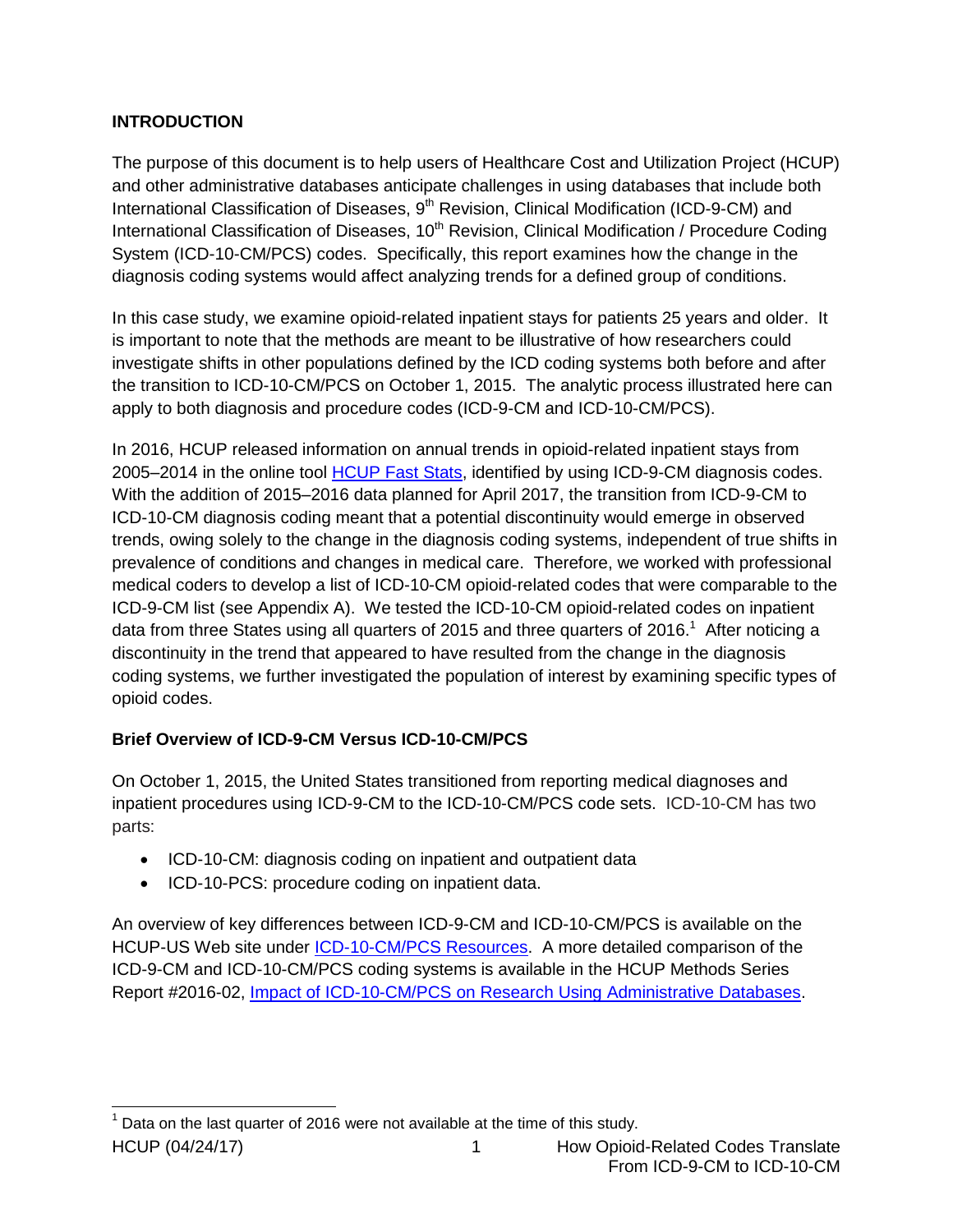# <span id="page-5-0"></span>**METHODS**

# <span id="page-5-1"></span>**Data Source**

This case study presents analyses using inpatient data from three States—Colorado, Kentucky, and Minnesota—from the first quarter of 2015 through the third quarter of 2016. This case study uses the HCUP State Inpatient Databases (SID) for 2015 and similar files for the quarterly data in 2016. The SID include discharge-level data on inpatient stays from most, if not all, hospitals in the State.<sup>2</sup> The SID include all types of inpatient stays, including transfers from another acute care hospital and stays that originated in the hospital emergency department. Starting in the fourth quarter (Q4) of 2015, the inpatient data include ICD-10-CM diagnosis codes. Records were limited to stays for adults aged 25 years and older at community hospitals that are not rehabilitation or long-term acute care hospitals. Transfers to another acute care hospital were excluded.

# <span id="page-5-2"></span>**Case Definition**

Opioid-related diagnoses were selected and reviewed by professional medical coders for both the ICD-9-CM and ICD-10-CM coding systems (see Appendix A for details). We then classified individual codes into one of four types of opioid-related diagnoses—dependence (including unspecified use), adverse effects, abuse, and poisoning.

### <span id="page-5-3"></span>**Descriptive Analysis**

The trend in the number of opioid-related inpatient stays is presented from the first quarter (Q1) of 2015 through the third quarter (Q3) of 2016. Results are presented overall, as well as stratified by age group (25–44, 45–64, and 65 years and older) and type of opioid-related diagnosis (dependence, adverse effects, abuse, and poisoning).

We compared the percentage change in the *transition period* to ICD-10-CM coding (from 2015 Q3 to Q4) with the average quarterly percentage change during two time periods: the quarters just *before the transition* to ICD-10-CM coding (2015 Q1 through Q3) and the quarters just *after the transition* (2015 Q4 through 2016 Q3). We calculated the average quarterly percentage change using the following formula:

Average quarterly percentage change = 
$$
\left[ \left( \frac{\text{End value}}{\text{Beginning value}} \right)^{\frac{1}{\text{change in quarters}} - 1} \right] \times 100.
$$

When analyzing results by type of opioid-related diagnosis, counts were reported as the number of inpatient stays, but a single stay with more than one type of opioid-related diagnosis code was counted under each reported type—dependence, adverse effects, abuse, and poisoning. Finally, for each type of opioid-related diagnosis, we examined the frequency of individual ICD-9-CM and ICD-10-CM codes by age group and quarter.

HCUP (04/24/17) 2 How Opioid-Related Codes Translate 2 For more information on the SID, please see [https://www.hcup-us.ahrq.gov/sidoverview.jsp.](https://www.hcup-us.ahrq.gov/sidoverview.jsp)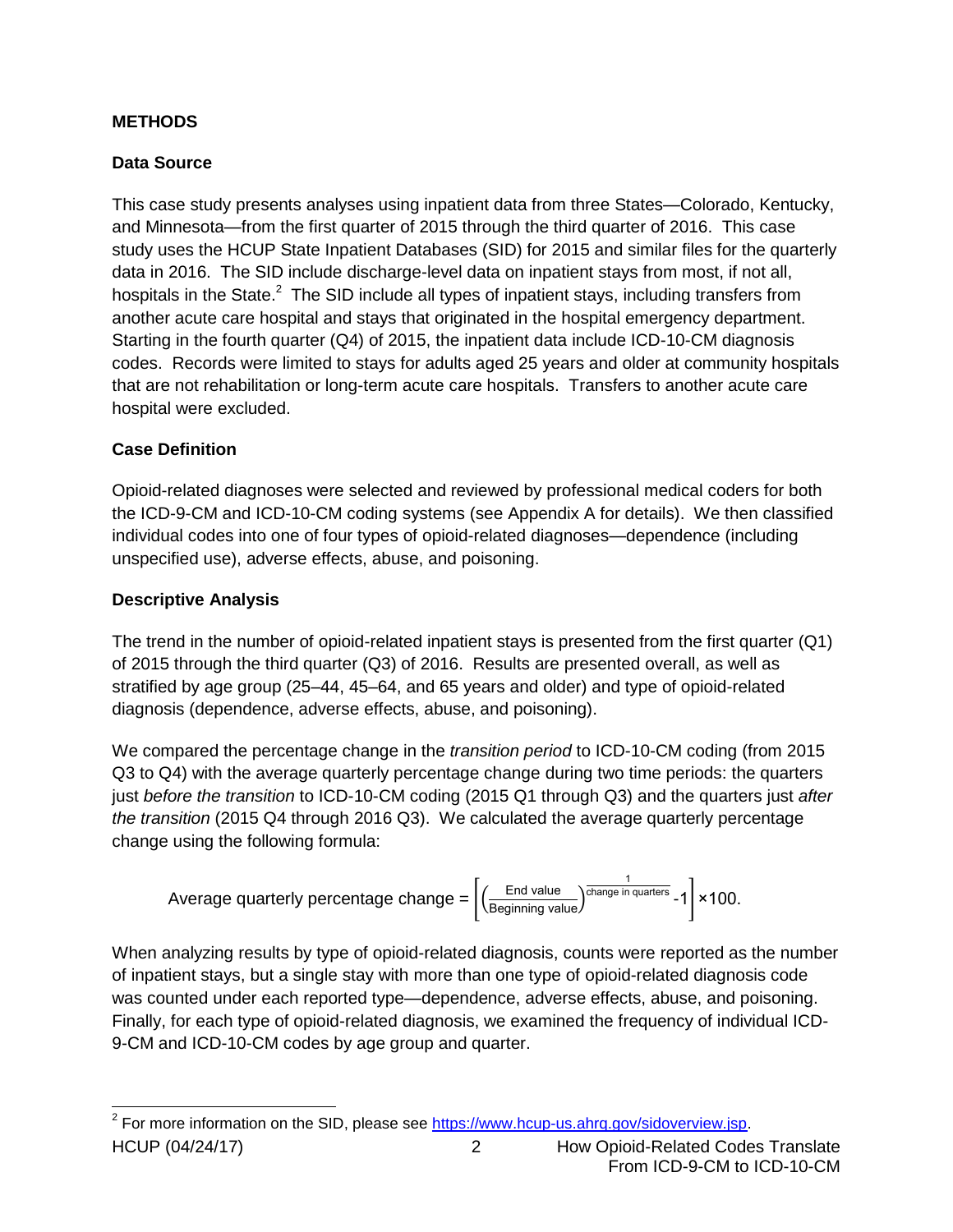### <span id="page-6-0"></span>**RESULTS**

### <span id="page-6-1"></span>**Overall Results**

The number of available opioid-related diagnosis codes increased from 20 ICD-9-CM codes to 100 ICD-10-CM codes. However, only a fourth of the possible 100 opioid-related ICD-10-CM codes were observed in these data.

Figure 1 presents the number of opioid-related inpatient stays from 2015 Q1 through 2016 Q3 in three States, overall and by patient age.

<span id="page-6-2"></span>

**Figure 1. Number of Opioid-Related Inpatient Stays by Age, 2015 Q1 Through 2016 Q3**

Source: Agency for Healthcare Research and Quality, Center for Delivery, Organization, and Markets, Healthcare Cost and Utilization Project, State Inpatient Databases for 2015 and quarterly inpatient data for 2016 from three States (Colorado, Kentucky, and Minnesota).

Among adults aged 25 years and older, the overall number of opioid-related inpatient stays increased 18.3 percent between 2015 Q3 and Q4, when diagnosis coding transitioned to ICD-10-CM. However, the magnitude of the change differed by age group. Specifically, the number of opioid-related inpatient stays for adults aged 65 years and older increased 55.7 percent, whereas the number of stays increased 20.8 percent for adults aged 45–64 years and 2.2 percent for adults aged 25-44 years.

The average quarterly percentage change in opioid-related inpatient stays for adults aged 25 years and older before the transition to ICD-10-CM coding was a 6.7 percent increase. The average quarterly percentage change for adults aged 25 years and older after the transition to ICD-10-CM coding was a 3.1 percent increase.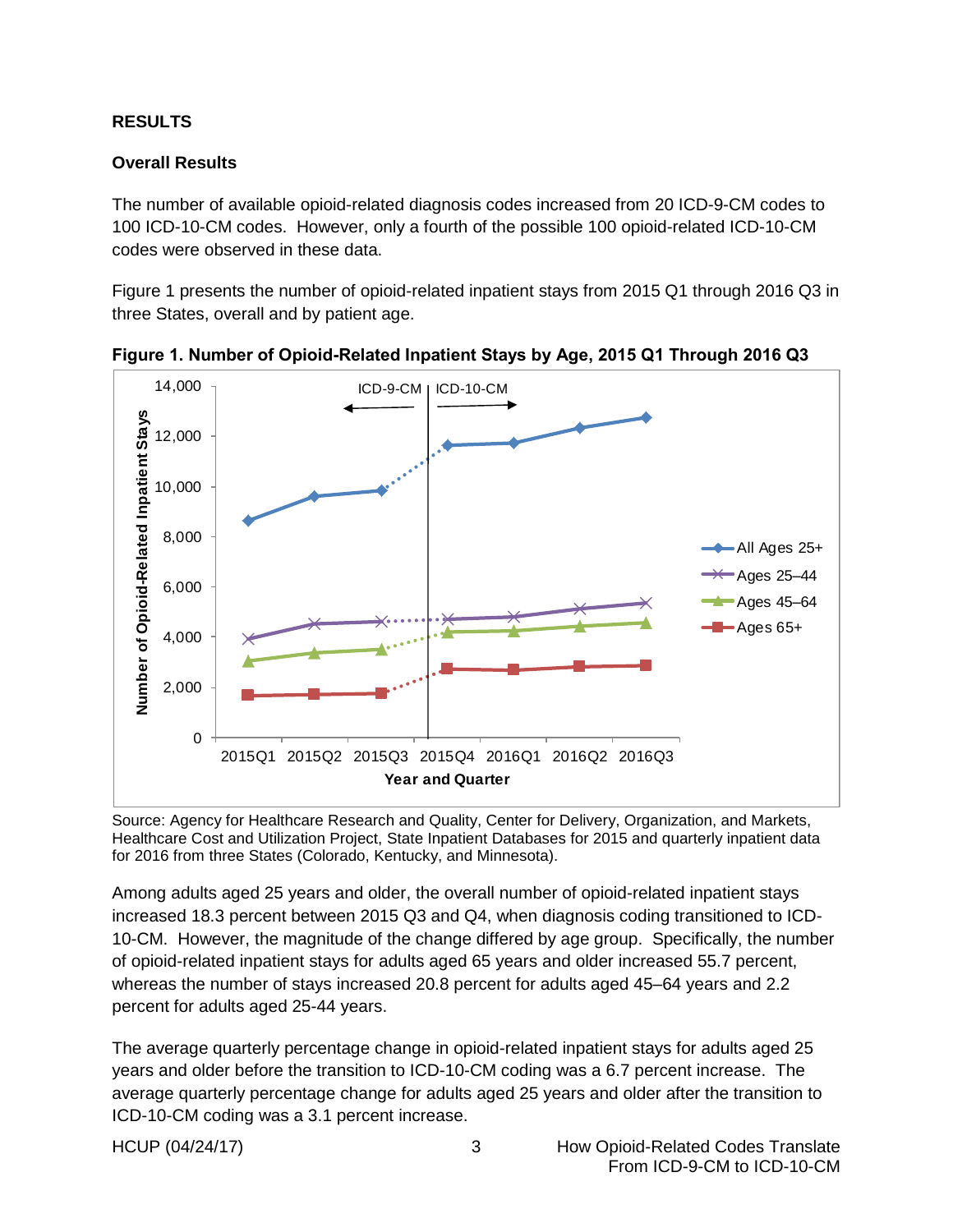## <span id="page-7-0"></span>**Results by Type of Opioid-Related Diagnosis**

Figures 2 through 5 present trends in the number of inpatient stays for each type of opioidrelated diagnosis—dependence (including unspecified use), adverse effects, abuse, and poisoning. Tables 1 through 4 present the frequency of individual ICD codes by age and quarter for each type of diagnosis.

<span id="page-7-1"></span>



Source: Agency for Healthcare Research and Quality, Center for Delivery, Organization, and Markets, Healthcare Cost and Utilization Project, State Inpatient Databases for 2015 and quarterly inpatient data for 2016 from three States (Colorado, Kentucky, and Minnesota).

Among adults aged 25 years and older, the number of inpatient stays with a diagnosis of opioid dependence and unspecified use increased 21.3 percent between 2015 Q3 and Q4, when diagnosis coding transitioned to ICD-10-CM. The average quarterly percentage change before the transition to ICD-10-CM coding was a 7.4 percent increase. The average quarterly percentage change after the transition to ICD-10-CM coding was a 3.7 percent increase. Between 2015 Q3 and Q4, the number of inpatient stays with a diagnosis of opioid dependence and unspecified use increased 9.2 percent for adults aged 25–44, 25.5 percent for adults aged 45–64, and 67.5 percent for adults aged 65 years and older.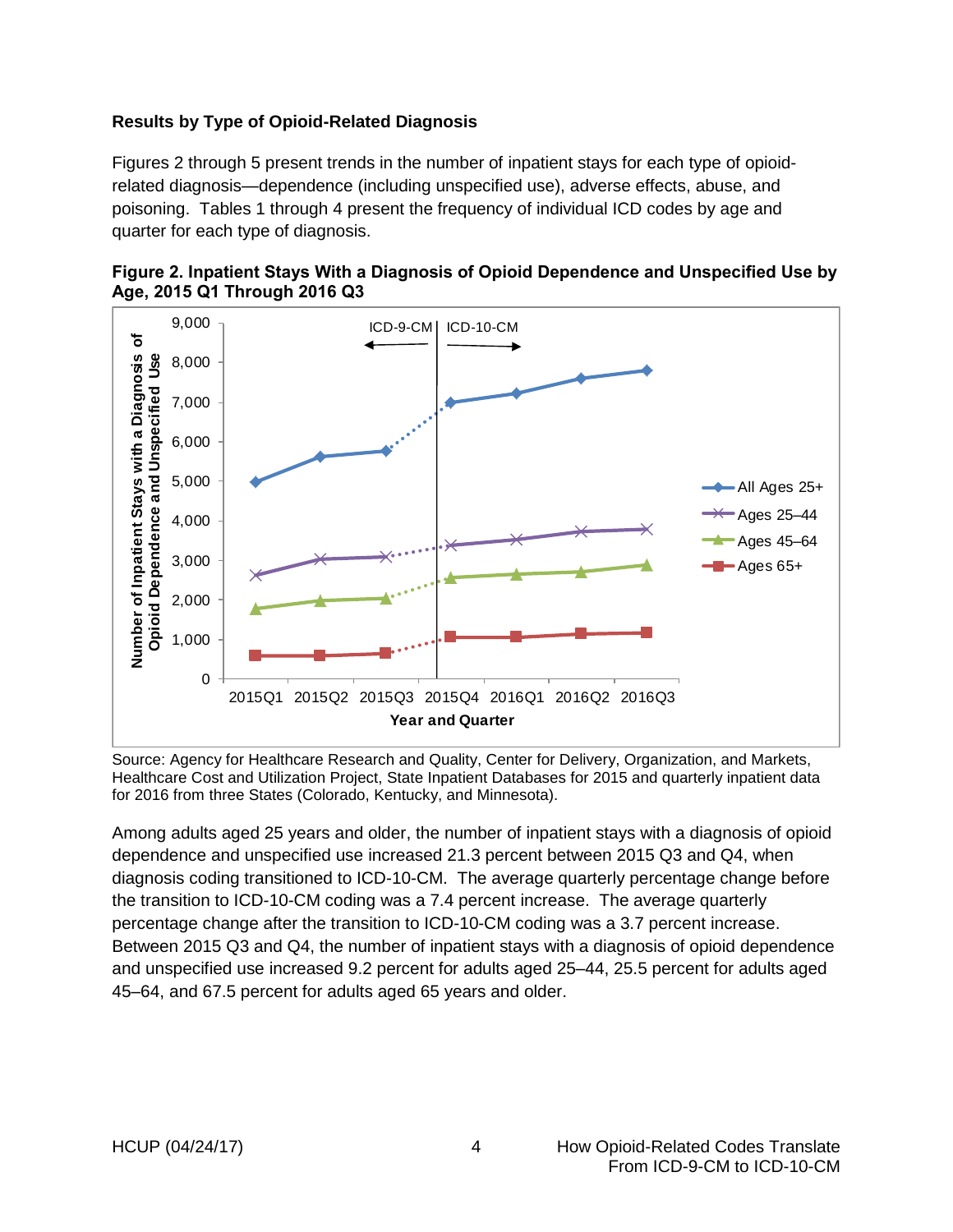<span id="page-8-0"></span>

| Table 1. Frequency of Inpatient Stays With a Diagnosis of Opioid Dependence and |  |
|---------------------------------------------------------------------------------|--|
| Unspecified Use by Age, 2015 Q3 and Q4                                          |  |

|                                                                                       |                | <b>Ages 25-44</b> |                | <b>Ages 45-64</b> |                | Ages 65+ |  |
|---------------------------------------------------------------------------------------|----------------|-------------------|----------------|-------------------|----------------|----------|--|
| <b>Code and Description</b>                                                           | 2015           | 2015              | 2015           | 2015              | 2015           | 2015     |  |
|                                                                                       | Q <sub>3</sub> | Q4                | Q <sub>3</sub> | Q4                | Q <sub>3</sub> | Q4       |  |
| ICD-9-CM codes                                                                        |                |                   |                |                   |                |          |  |
| 30400: Opioid type dependence, unspecified                                            | 1,498          |                   | 1,025          |                   | 294            |          |  |
| 30401: Opioid type dependence, continuous                                             | 962            |                   | 791            |                   | 312            |          |  |
| 30470: Combinations of opioid type drug with any                                      | 395            |                   | 130            |                   | 12             |          |  |
| other drug dependence, unspecified                                                    |                |                   |                |                   |                |          |  |
| 30471: Combinations of opioid type drug with any<br>other drug dependence, continuous | 267            |                   | 88             |                   | 12             |          |  |
| ICD-10-CM codes                                                                       |                |                   |                |                   |                |          |  |
|                                                                                       |                |                   |                |                   |                |          |  |
| F1120: Opioid dependence, uncomplicated                                               |                | 1,755             |                | 1,803             |                | 856      |  |
| F1123: Opioid dependence with withdrawal                                              |                | 1,121             |                | 391               |                | 71       |  |
| F1124: Opioid dependence with opioid-induced mood                                     |                | 164               |                | 30                |                | $\Omega$ |  |
| disorder                                                                              |                |                   |                |                   |                |          |  |
| F11288: Opioid dependence with other opioid-<br>induced disorder                      |                | 20                |                | $\star$           |                | $\star$  |  |
| F1129: Opioid dependence with unspecified opioid-                                     |                | 58                |                | 78                |                | 29       |  |
| induced disorder                                                                      |                |                   |                |                   |                |          |  |
| F1190: Opioid use, unspecified, uncomplicated                                         |                | 293               |                | 229               |                | 68       |  |
| F11921: Opioid use, unspecified, with intoxication                                    |                | $\star$           |                | $\star$           |                | 20       |  |
| delirium                                                                              |                |                   |                |                   |                |          |  |
| F1194: Opioid use, unspecified with opioid-induced<br>13<br>mood disorder             |                |                   |                | $\star$           |                | $\star$  |  |
|                                                                                       |                |                   |                |                   |                |          |  |
| F1199: Opioid use, unspecified with unspecified<br>opioid-induced disorder            |                | 15                |                | $\star$           |                | $\Omega$ |  |
| Total inpatient stays with a diagnosis of opioid                                      |                |                   |                |                   |                |          |  |
| dependence and unspecified use <sup>a</sup>                                           | 3,095          | 3,379             | 2,034          | 2,553             | 631            | 1,057    |  |
| Percent change, 2015 Q3 to Q4                                                         | 9.2            |                   |                | 25.5              |                | 67.5     |  |

Note: Values based on 10 or fewer discharges are suppressed to protect confidentiality of patients and are designated with an asterisk (\*). Individual codes for opioid dependence and unspecified use with frequencies of 10 or fewer discharges in all cells are not presented. A complete list of codes included in each opioid-related diagnosis type for this study is included in Appendix A.

<sup>a</sup> The total number of inpatient stays with a diagnosis of opioid dependence and unspecified use may be less than the sum of the number of stays by individual codes for opioid dependence and unspecified use because a stay may include more than one diagnosis.

Source: Agency for Healthcare Research and Quality, Center for Delivery, Organization, and Markets, Healthcare Cost and Utilization Project, State Inpatient Databases for 2015 and quarterly inpatient data for 2016 from three States (Colorado, Kentucky, and Minnesota).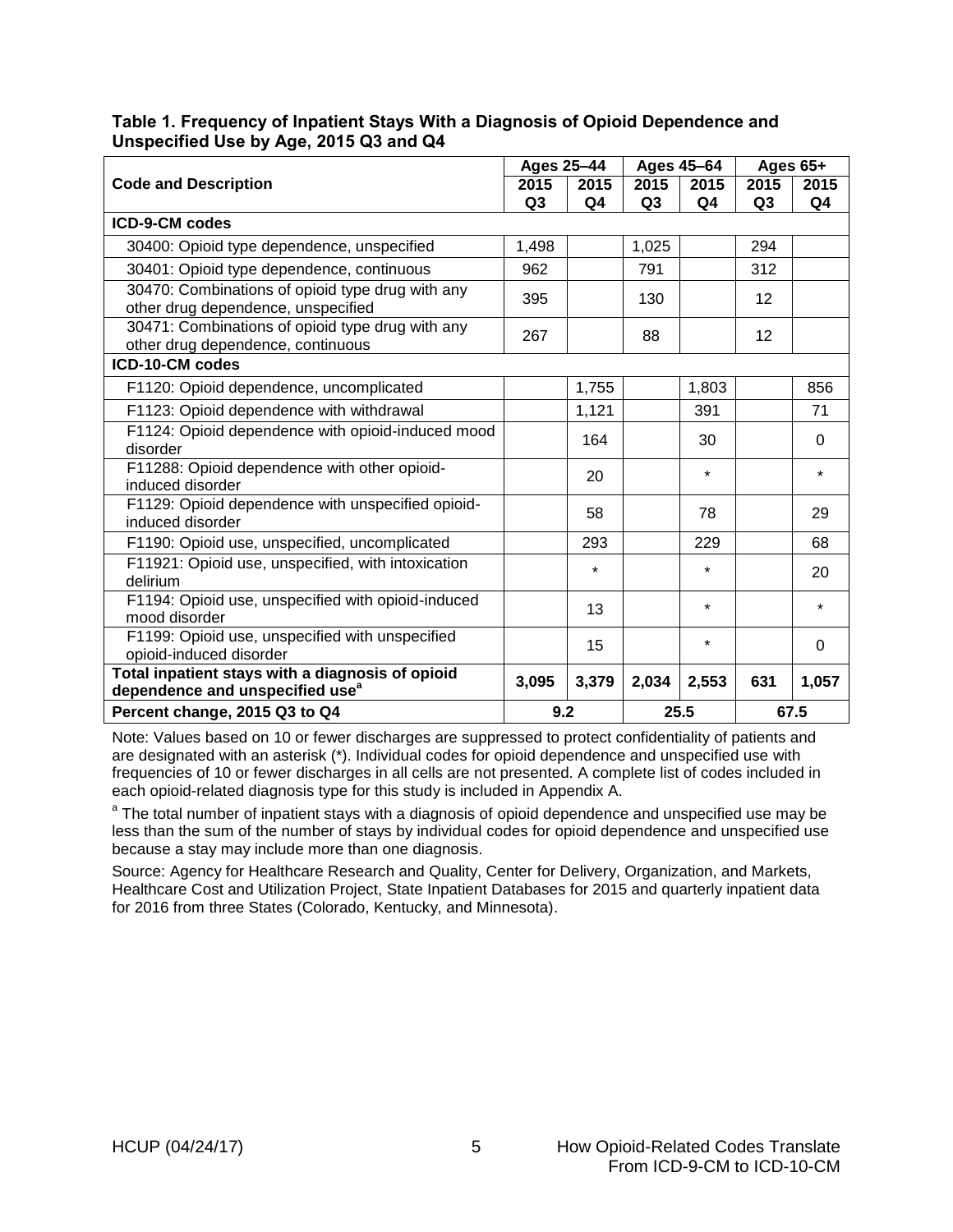The group of diagnoses for opioid dependence included six ICD-9-CM codes and 14 ICD-10- CM codes.<sup>3</sup> Under ICD-10-CM there are an additional 14 diagnosis codes for unspecified opioid "use" for which there are no ICD-9-CM equivalents. The two most frequently used ICD-9-CM codes were for *unspecified* (30400) and *continuous* (30401) *opioid dependence*. The three most frequently used ICD-10-CM codes were for *uncomplicated opioid dependence* (F1120), *opioid dependence with withdrawal* (F1123), and *opioid use unspecified and uncomplicated* (F1190).

Among adults aged 25–44 years, fewer stays with the ICD-10-CM code for *uncomplicated opioid dependence* (F1120) were reported in 2015 Q4 compared with ICD-9-CM reporting of *unspecified* (30400) or *continuous* (30401) *dependence* in 2015 Q3 (1,755 stays vs. 1,498 or 962 stays, respectively). In addition, a substantial number of stays among adults aged 25–44 years had the ICD-10-CM code for *opioid dependence with withdrawal* (F1123) reported on their inpatient stay (1,121 stays).

Among adults aged 45–64 years, the frequency of the ICD-10-CM code for *uncomplicated opioid dependence* (F1120) in 2015 Q4 was similar to that for the ICD-9-CM code for *unspecified* (30400) or *continuous* (30401) *dependence* in 2015 Q3 (about 1,800 stays in each quarter).

The increase in stays with a diagnosis of opioid dependence between 2015 Q3 and Q4 for adults aged 65 years and older, displayed in Figure 2, are driven by *uncomplicated opioid dependence*. There were 294 cases with ICD-9-CM codes for *unspecified* (30400) and 312 cases with *continuous* (30401) *dependence* in 2015 Q3 among adults aged 65 years and older. In 2015 Q4, there were 856 cases with an ICD-10-CM code for *uncomplicated opioid dependence* (F1120).

Within each age group in 2015 Q4, about 10 percent of the inpatient stays in this category included a diagnosis of unspecified opioid use. Even though ICD-10-CM codes for unspecified opioid use do not have ICD-9-CM equivalents, their introduction does not account for the increases in the number of stays for opioid dependence *and* unspecified use.

  $3$  Codes with 10 or fewer cases in every age group are not presented in this table. A complete list of codes included in each opioid-related diagnosis type for this study is provided in Appendix A.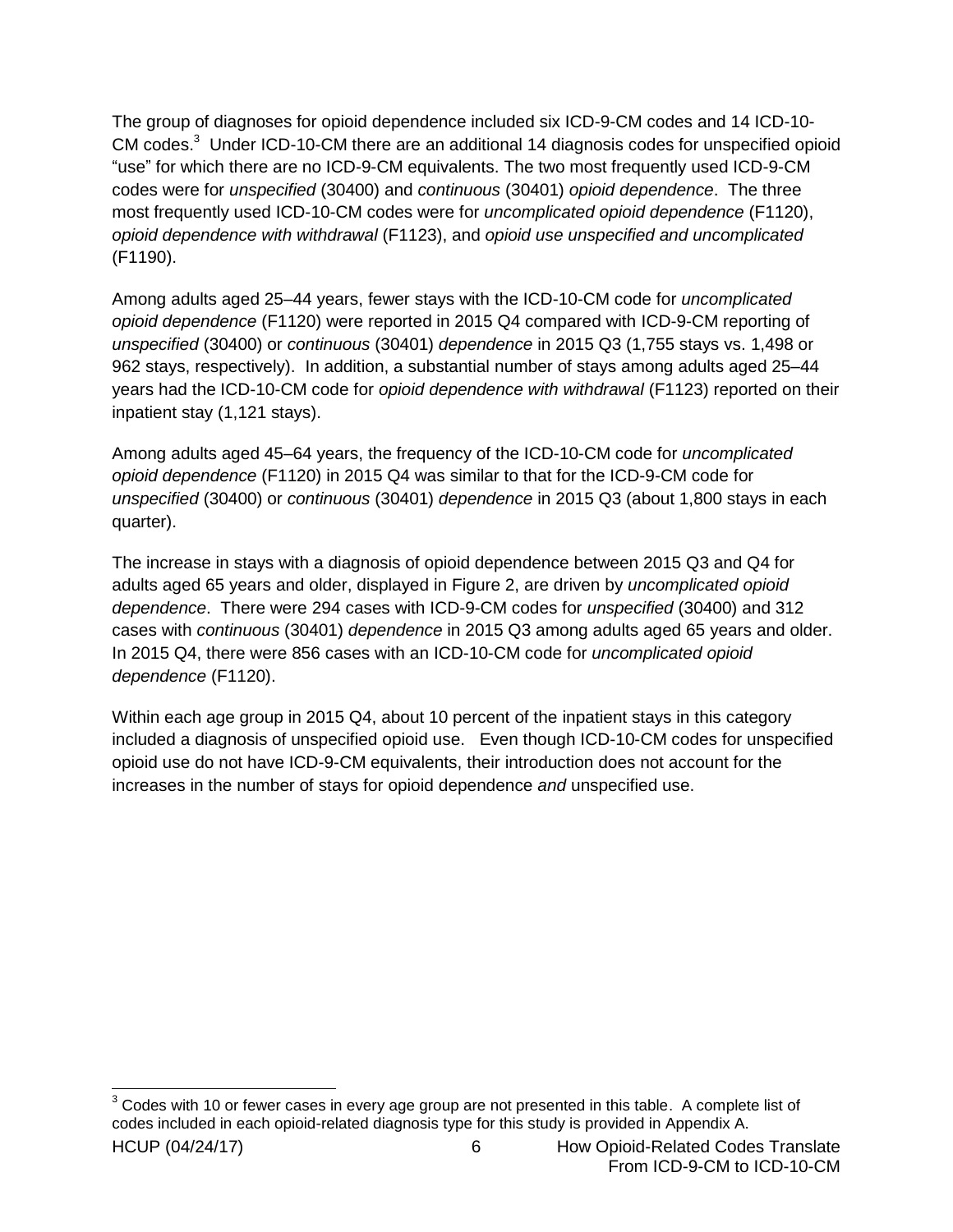Figure 3 and Table 2 present information on the number of inpatient stays with a diagnosis of adverse effects of opioids.



<span id="page-10-0"></span>

Source: Agency for Healthcare Research and Quality, Center for Delivery, Organization, and Markets, Healthcare Cost and Utilization Project, State Inpatient Databases for 2015 and quarterly inpatient data for 2016 from three States (Colorado, Kentucky, and Minnesota).

Among adults aged 25 years and older, the number of inpatient stays with a diagnosis of adverse effects of opioids increased by 60.4 percent between 2015 Q3 and Q4, when diagnosis coding transitioned to ICD-10-CM. The average quarterly percentage change before the transition to ICD-10-CM coding was a 3.0 percent increase. The average quarterly percentage change after the transition to ICD-10-CM coding was a 0.5 percent increase. Between 2015 Q3 and Q4, the number of inpatient stays with a diagnosis of adverse effects of opioids increased 34.7 percent for adults aged 25–44, increased 69.7 percent for adults aged 45–64, and increased 61.6 percent for adults aged 65 years and older.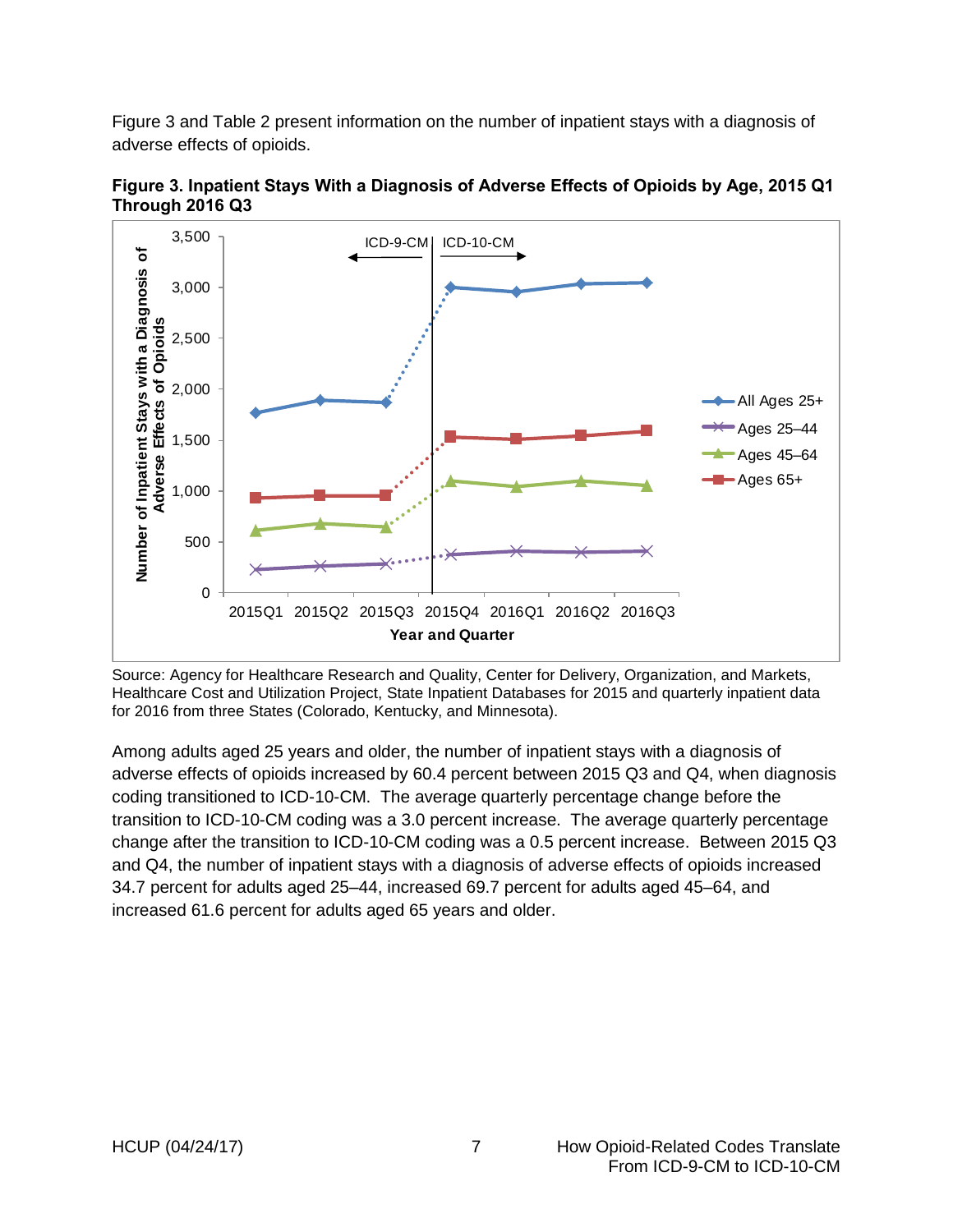#### <span id="page-11-0"></span>**Table 2. Frequency of Inpatient Stays With a Diagnosis of Adverse Effects of Opioids by Age, 2015 Q3 and Q4**

|                                                     |                | Ages 25-44 |                | Ages 45-64 |         | Ages $65+$ |  |
|-----------------------------------------------------|----------------|------------|----------------|------------|---------|------------|--|
| <b>Code and Description</b>                         | 2015           | 2015       | 2015           | 2015       | 2015    | 2015       |  |
|                                                     | Q <sub>3</sub> | Q4         | Q <sub>3</sub> | Q4         | Q3      | Q4         |  |
| <b>ICD-9-CM codes</b>                               |                |            |                |            |         |            |  |
| E9351: Methadone causing adverse effects in         | 11             |            | 13             |            | $\star$ |            |  |
| therapeutic use                                     |                |            |                |            |         |            |  |
| E9352: Other opiates and related narcotics causing  | 254            |            | 619            |            | 925     |            |  |
| adverse effects in therapeutic use                  |                |            |                |            |         |            |  |
| E9401: Adverse effects of opiate antagonists        | $\star$        |            | 18             |            | 16      |            |  |
| ICD-10-CM codes                                     |                |            |                |            |         |            |  |
| T400X5A: Adverse effect of opium, initial encounter |                | $\star$    |                | $\star$    |         | 11         |  |
| T402X5A: Adverse effect of other opioids, initial   |                | 195        |                | 549        |         | 743        |  |
| encounter                                           |                |            |                |            |         |            |  |
| T403X5A: Adverse effect of methadone, initial       |                | $\star$    |                | 15         |         | $\star$    |  |
| encounter                                           |                |            |                |            |         |            |  |
| T404X5A: Adverse effect of synthetic narcotics,     |                | 16         |                | 42         |         | 88         |  |
| initial encounter                                   |                |            |                |            |         |            |  |
| T40605A: Adverse effect of unspecified narcotics,   |                | 142        |                | 461        |         | 666        |  |
| initial encounter                                   |                |            |                |            |         |            |  |
| T40695A: Adverse effect of other narcotics, initial |                | $\star$    |                | $\star$    |         | 15         |  |
| encounter                                           |                |            |                |            |         |            |  |
| Total inpatient stays with a diagnosis of adverse   | 277            | 373        | 647            | 1,098      | 946     | 1,529      |  |
| effects of opioids <sup>a</sup>                     |                |            |                |            |         |            |  |
| Percent change, 2015 Q3 to Q4                       |                | 34.7       |                | 69.7       |         | 61.6       |  |

Note: Values based on 10 or fewer discharges are suppressed to protect confidentiality of patients and are designated with an asterisk (\*). Individual opioid adverse effects codes with frequencies of 10 or fewer discharges in all cells are not presented. A complete list of codes included in each opioid-related diagnosis type for this study is included in Appendix A.

<sup>a</sup> The total number of inpatient stays with a diagnosis of adverse effects of opioids may be less than the sum of the number of stays by individual opioid adverse effects codes because a stay may include more than one diagnosis.

Source: Agency for Healthcare Research and Quality, Center for Delivery, Organization, and Markets, Healthcare Cost and Utilization Project, State Inpatient Databases for 2015 and quarterly inpatient data for 2016 from three States (Colorado, Kentucky, and Minnesota).

The group of diagnoses for adverse effects of opioids included four ICD-9-CM codes and 18 ICD-10-CM codes. 4 The most frequently used ICD-9-CM code was *other opiates and related narcotics causing adverse effects in therapeutic use* (E9352). The two most frequently used ICD-10-CM codes were initial adverse effects encounters for *unspecified narcotics* (T40605A) or *other opioids* (T402X5A). 5

There were 619 stays with ICD-9-CM codes for *other opiates and related narcotics causing adverse effects in therapeutic use* (E9352) in 2015 Q3 among adults aged 45–64 and 925 cases among adults aged 65 years and older. In 2015 Q4, the number of stays more than

  $<sup>4</sup>$  Codes with 10 or fewer cases in every age group are not presented in this table. A complete list of</sup> codes included in each opioid-related diagnosis type for this study is provided in Appendix A.

 $5$  No ICD-10-CM code is specific to therapeutic use.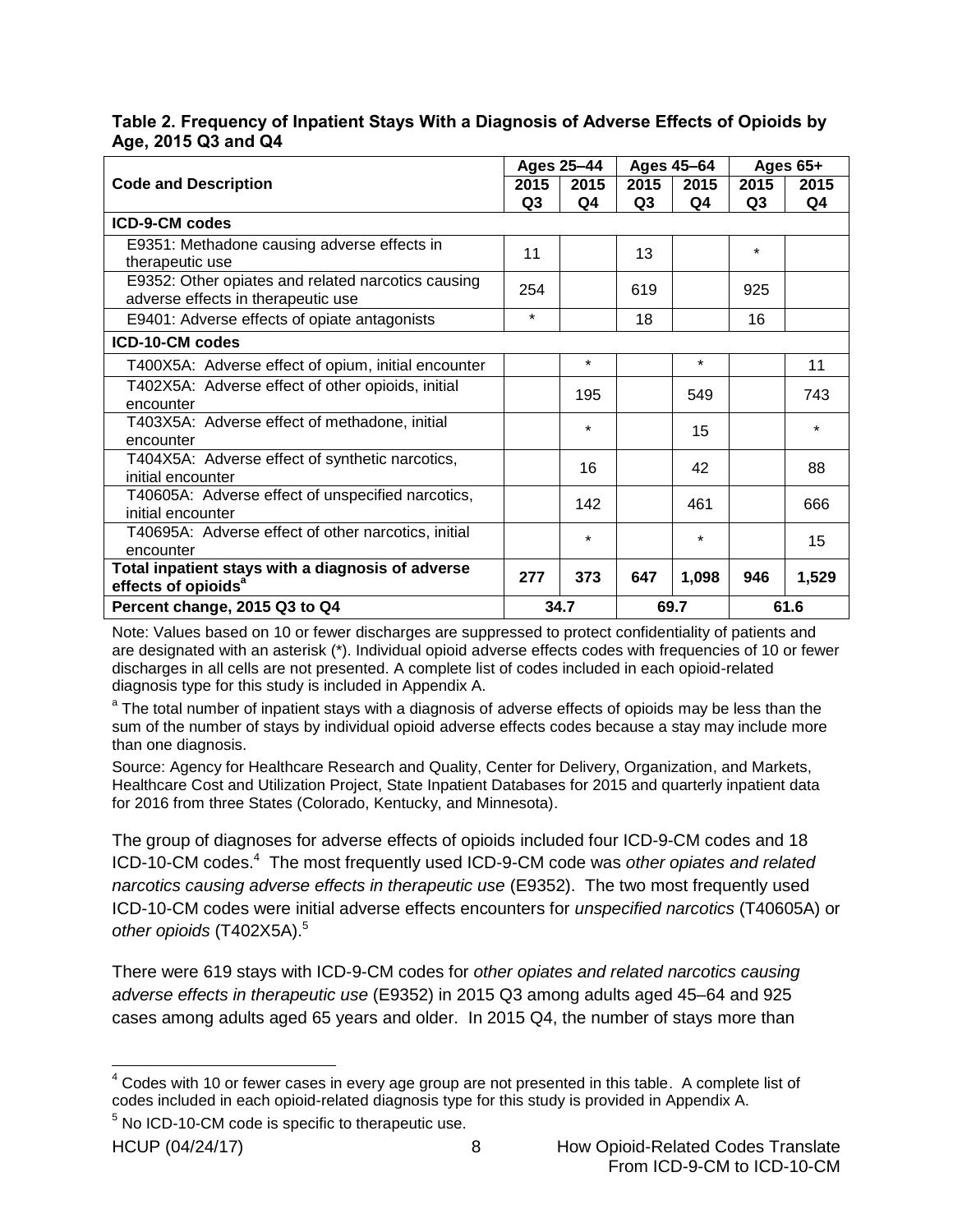doubled to 1,010 cases with an ICD-10-CM code for initial adverse effect encounters for *unspecified narcotics* (T40605A) or *other opioids* (T402X5A) among adults aged 45–64 years and 1,409 cases among adults aged 65 years and older.

Figure 4 and Table 3 present information on the number of inpatient stays with a diagnosis of opioid abuse.



<span id="page-12-0"></span>**2016 Q3**

Source: Agency for Healthcare Research and Quality, Center for Delivery, Organization, and Markets, Healthcare Cost and Utilization Project, State Inpatient Databases for 2015 and quarterly inpatient data for 2016 from three States (Colorado, Kentucky, and Minnesota).

Among adults aged 25 years and older, the number of inpatient stays with a diagnosis of opioid abuse decreased by 24.3 percent between 2015 Q3 and Q4, when diagnosis coding transitioned to ICD-10-CM. The average quarterly percentage change before the transition to ICD-10-CM coding was an 11.4 percent increase. The average quarterly percentage change after the transition to ICD-10-CM coding was a 6.2 percent increase. Between 2015 Q3 and Q4, the number of inpatient stays with a diagnosis of opioid abuse decreased 20.5 percent for adults aged 25–44, 28.6 percent for adults aged 45–64, and 43.0 percent for adults aged 65 years and older.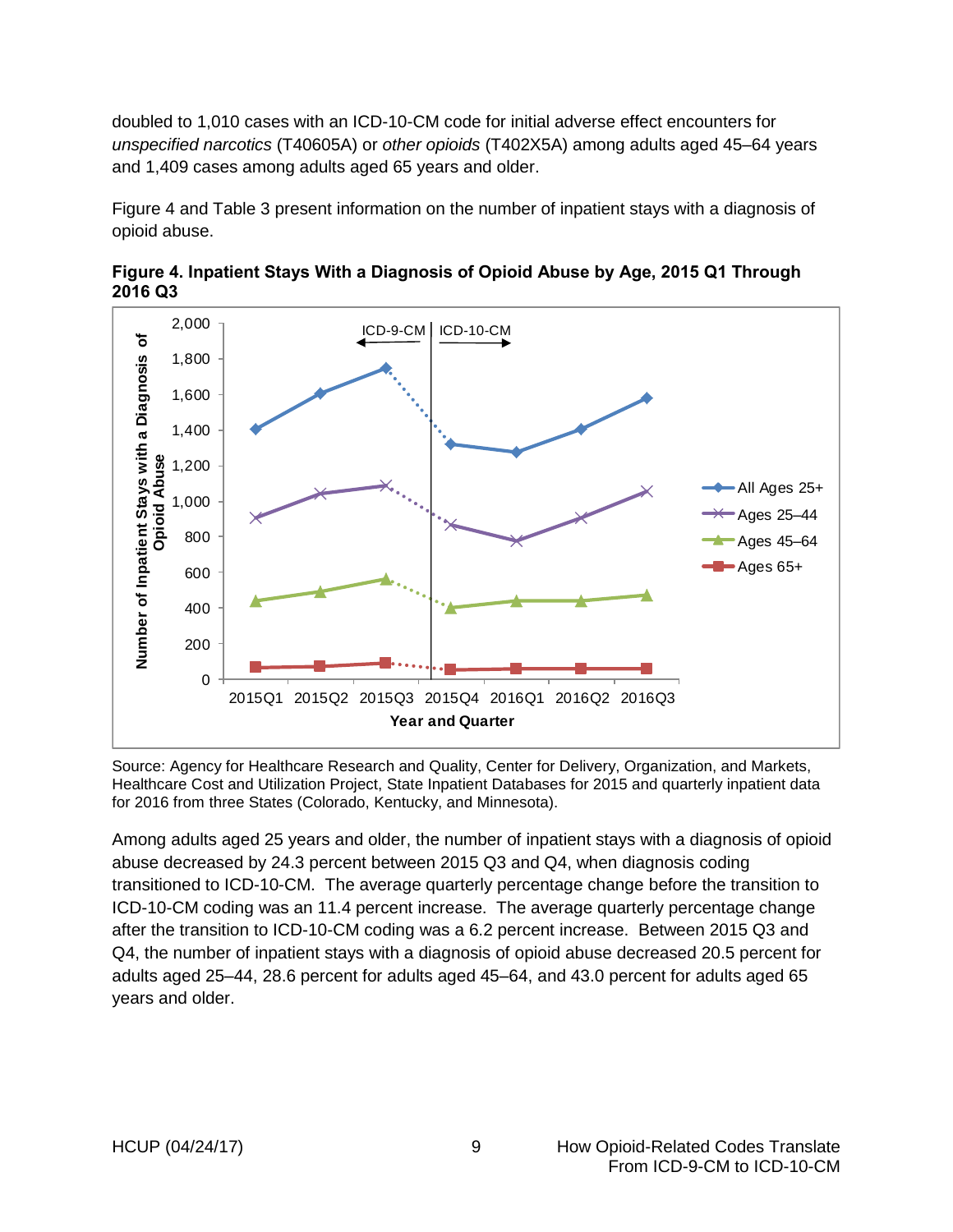<span id="page-13-0"></span>

| Table 3. Frequency of Inpatient Stays With a Diagnosis of Opioid Abuse by Age, 2015 Q3 |  |
|----------------------------------------------------------------------------------------|--|
| and Q4                                                                                 |  |

|                                                                        |       | Ages 25-44 |      | Ages 45-64 | Ages $65+$ |          |
|------------------------------------------------------------------------|-------|------------|------|------------|------------|----------|
| <b>Code and Description</b>                                            | 2015  | 2015       | 2015 | 2015       | 2015       | 2015     |
|                                                                        | Q3    | Q4         | Q3   | Q4         | Q3         | Q4       |
| ICD-9-CM codes                                                         |       |            |      |            |            |          |
| 30550: Opioid abuse, unspecified                                       | 954   |            | 495  |            | 71         |          |
| 30551: Opioid abuse, continuous                                        | 124   |            | 58   |            | 21         |          |
| 30552: Opioid abuse, episodic                                          | 13    |            | 11   |            | $\star$    |          |
| ICD-10-CM codes                                                        |       |            |      |            |            |          |
| F1110: Opioid abuse, uncomplicated                                     |       | 813        |      | 380        |            | 45       |
| F11120: Opioid abuse with intoxication,<br>unspecified                 |       | 11         |      | $\star$    |            | $\star$  |
| F1114: Opioid abuse with opioid-induced<br>mood disorder               |       | 17         |      | $\star$    |            | $\Omega$ |
| Total inpatient stays with a diagnosis of<br>opioid abuse <sup>a</sup> | 1,090 | 867        | 563  | 402        | 93         | 53       |
| Percent change, 2015 Q3 to Q4                                          |       | $-20.5$    |      | $-28.6$    |            | $-43.0$  |

Note: Values based on 10 or fewer discharges are suppressed to protect confidentiality of patients and are designated with an asterisk (\*). Individual opioid abuse codes with frequencies of 10 or fewer discharges in all cells are not presented. A complete list of codes included in each opioid-related diagnosis type for this study is included in Appendix A.

<sup>a</sup> The total number of inpatient stays with a diagnosis of opioid abuse may be less than the sum of the number of stays by individual opioid abuse codes because a stay may include more than one diagnosis. Source: Agency for Healthcare Research and Quality, Center for Delivery, Organization, and Markets, Healthcare Cost and Utilization Project, State Inpatient Databases for 2015 and quarterly inpatient data for 2016 from three States (Colorado, Kentucky, and Minnesota).

The group of diagnoses for opioid abuse included three ICD-9-CM codes and 13 ICD-10-CM codes. 6 The most frequently used ICD-9-CM code was *unspecified opioid abuse* (30550). The most frequently used ICD-10-CM code was *uncomplicated opioid abuse* (F1110).

There were 954 stays with ICD-9-CM codes for *unspecified opioid abuse* (30550) in 2015 Q3 among adults aged 25–44 and 495 cases among adults aged 45–64 years. In 2015 Q4, there were 813 stays with an ICD-10-CM code for *uncomplicated opioid abuse* (F1110) among adults aged 25–44 years and 380 cases among adults aged 45–64 years.

  $^6$  Codes with 10 or fewer cases in every age group are not presented in this table. A complete list of codes included in each opioid-related diagnosis type for this study is provided in Appendix A.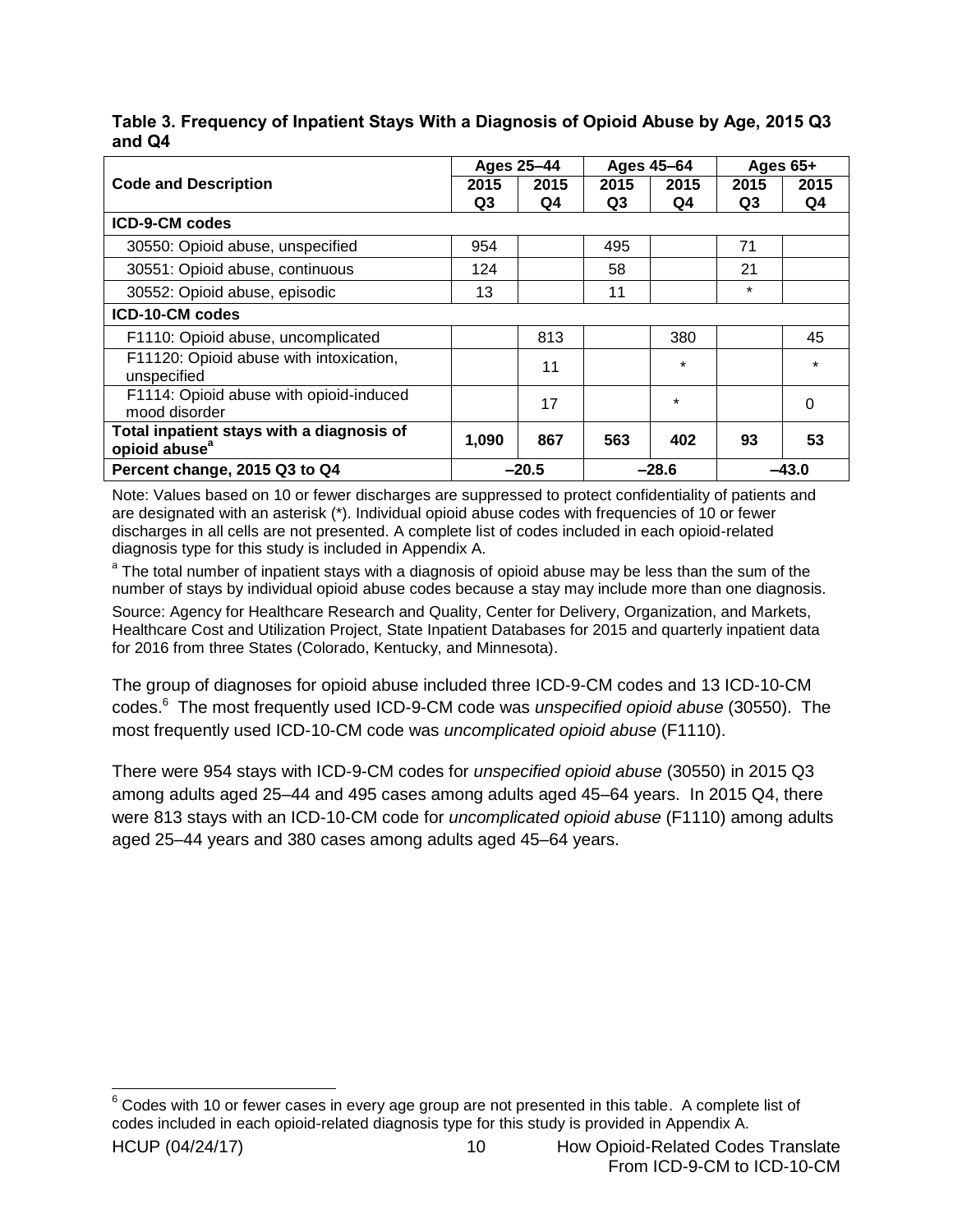Figure 5 and Table 4 present information on the number of inpatient stays with a diagnosis of opioid abuse.



<span id="page-14-0"></span>**2016 Q3**

Source: Agency for Healthcare Research and Quality, Center for Delivery, Organization, and Markets, Healthcare Cost and Utilization Project, State Inpatient Databases for 2015 and quarterly inpatient data for 2016 from three States (Colorado, Kentucky, and Minnesota).

Among adults aged 25 years and older, the number of inpatient stays with a diagnosis of opioid poisoning decreased by 10.2 percent between 2015 Q3 and Q4, when diagnosis coding transitioned to ICD-10-CM. The average quarterly percentage change before the transition to ICD-10-CM coding was a 5.4 percent increase. The average quarterly percentage change after the transition to ICD-10-CM coding was a 1.6 percent increase. Between 2015 Q3 and Q4, the number of inpatient stays with a diagnosis of opioid poisoning decreased 23.5 percent for adults aged 25–44, decreased 13.7 percent for adults aged 45–64, and increased 46.0 percent for adults aged 65 years and older.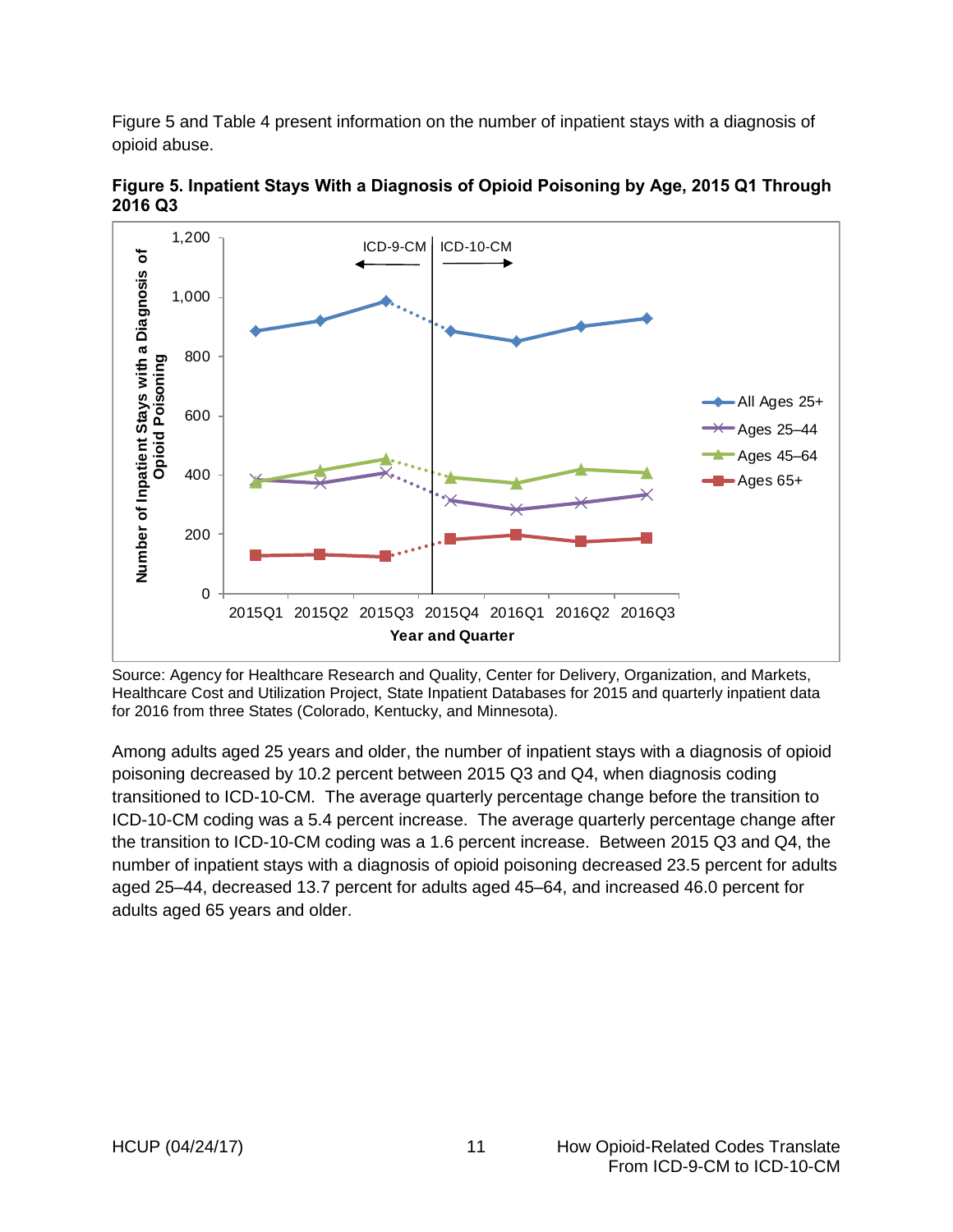#### <span id="page-15-0"></span>**Table 4. Frequency of Inpatient Stays With a Diagnosis of Opioid Poisoning by Age, 2015 Q3 and Q4**

|                                                                                                            | Ages 25-44     |      | <b>Ages 45-64</b> |         | Ages 65+       |                |
|------------------------------------------------------------------------------------------------------------|----------------|------|-------------------|---------|----------------|----------------|
| <b>Code and Description</b>                                                                                | 2015           | 2015 | 2015              | 2015    | 2015           | 2015           |
|                                                                                                            | Q <sub>3</sub> | Q4   | Q <sub>3</sub>    | Q4      | Q <sub>3</sub> | Q <sub>4</sub> |
| ICD-9-CM codes                                                                                             |                |      |                   |         |                |                |
| 96500: Poisoning by opium (alkaloids), unspecified                                                         | 117            |      | 160               |         | 49             |                |
| 96501: Poisoning by heroin                                                                                 | 145            |      | 60                |         | $\star$        |                |
| 96502: Poisoning by methadone                                                                              | 37             |      | 48                |         | $\star$        |                |
| 96509: Poisoning by other opiates and related<br>narcotics                                                 | 108            |      | 183               |         | 62             |                |
| 21<br>9701: Poisoning by opiate antagonists<br>12                                                          |                |      |                   | $\star$ |                |                |
| E8500: Accidental poisoning by heroin                                                                      | 76             |      | 28                |         | $\star$        |                |
| E8501: Accidental poisoning by methadone                                                                   | 17             |      | 26                |         | $\star$        |                |
| E8502: Accidental poisoning by other opiates and<br>related narcotics                                      | 91             |      | 169               |         | 82             |                |
| ICD-10-CM codes                                                                                            |                |      |                   |         |                |                |
| T401X1A: Poisoning by heroin, accidental<br>(unintentional), initial encounter                             |                | 127  |                   | 36      |                | $\star$        |
| T402X1A: Poisoning by other opioids, accidental<br>(unintentional), initial encounter                      |                | 79   |                   | 145     |                | 101            |
| T403X1A: Poisoning by methadone, accidental<br>22<br>35<br>(unintentional), initial encounter              |                |      | $\star$           |         |                |                |
| T404X1A: Poisoning by synthetic narcotics, accidental<br>(unintentional), initial encounter                |                | 12   |                   | 22      |                | 11             |
| T40601A: Poisoning by unspecified narcotics,<br>40<br>126<br>accidental (unintentional), initial encounter |                |      |                   |         | 51             |                |
| Total inpatient stays with a diagnosis of opioid<br>poisoning <sup>a</sup>                                 | 409            | 313  | 453               | 391     | 124            | 181            |
| Percent change, 2015 Q3 to Q4                                                                              | $-23.5$        |      |                   | $-13.7$ | 46.0           |                |

Note: Values based on 10 or fewer discharges are suppressed to protect confidentiality of patients and are designated with an asterisk (\*). Individual opioid poisoning codes with frequencies of 10 or fewer discharges in all cells are not presented. A complete list of codes included in each opioid-related diagnosis type for this study is included in Appendix A.

<sup>a</sup> The total number of inpatient stays with a diagnosis of opioid poisoning may be less than the sum of the number of stays by individual opioid poisoning codes because a stay may include more than one diagnosis.

Source: Agency for Healthcare Research and Quality, Center for Delivery, Organization, and Markets, Healthcare Cost and Utilization Project, State Inpatient Databases for 2015 and quarterly inpatient data for 2016 from three States (Colorado, Kentucky, and Minnesota).

The group of diagnoses for opioid poisoning included eight ICD-9-CM codes and 42 ICD-10-CM codes.<sup>7</sup> There were four different ICD-9-CM codes for diagnoses of opioid poisoning with at least 100 diagnoses in a single age group in 2015 Q3. In 2015 Q4, just three of the 42 ICD-10- CM codes for opioid-related poisoning were used for at least 100 discharges in a single age group.

  $7$  Codes with 10 or fewer cases in every age group are not presented in this table. A complete list of codes included in each opioid-related diagnosis type for this study is provided in Appendix A.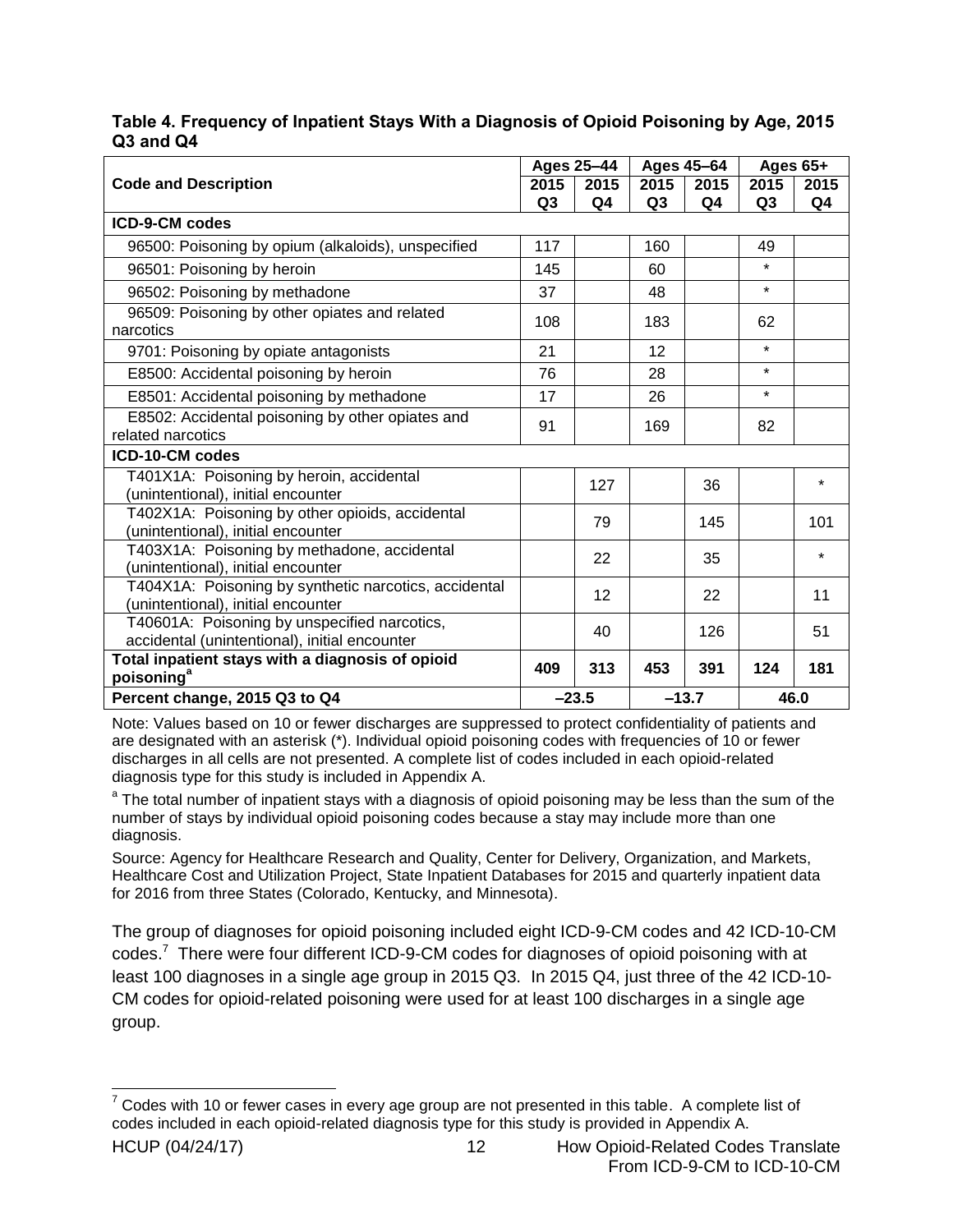#### <span id="page-16-0"></span>**DISCUSSION**

This case study demonstrates the need to examine data trends before, during, and after the transition to ICD-10-CM diagnosis coding, and by extension to ICD-10-PCS procedure coding. We used professional medical coders to define inpatient stays with the clinical conditions of interest in both the ICD-9-CM and ICD-10-CM diagnosis coding systems, and we looked at frequencies for individual codes to help understand how our study sample was affected.

The descriptive results presented here point toward a substantial one-time shift in the number of opioid-related inpatient stays as the transition was made to ICD-10-CM diagnosis coding in the fourth quarter of 2015. The presentation of our results clearly designated a switch in the coding systems between 2015 Q3 and Q4. We chose to differentially represent the trend line between these quarters as a dashed line to further signify a potential discontinuity caused by coding. In the HCUP online tool **HCUP Fast Stats**, the graphs for opioid-related hospital use do not connect the trend lines before and after the transition to ICD-10-CM and indicate the ICD-10-CM time period with shading (Figure 6).



<span id="page-16-1"></span>**Figure 6. Example of HCUP Fast Stats Figure for Opioid-Related Hospital Use, 2007 Through 2016**

This investigation had some limitations. We did not make any attempt to decompose the observed change in trends into effects attributable to ICD-10-CM coding practices or to other factors associated with an already increasing opioid epidemic in the United States as a whole or these States in particular. Furthermore, we did not look at variation by hospital, hospital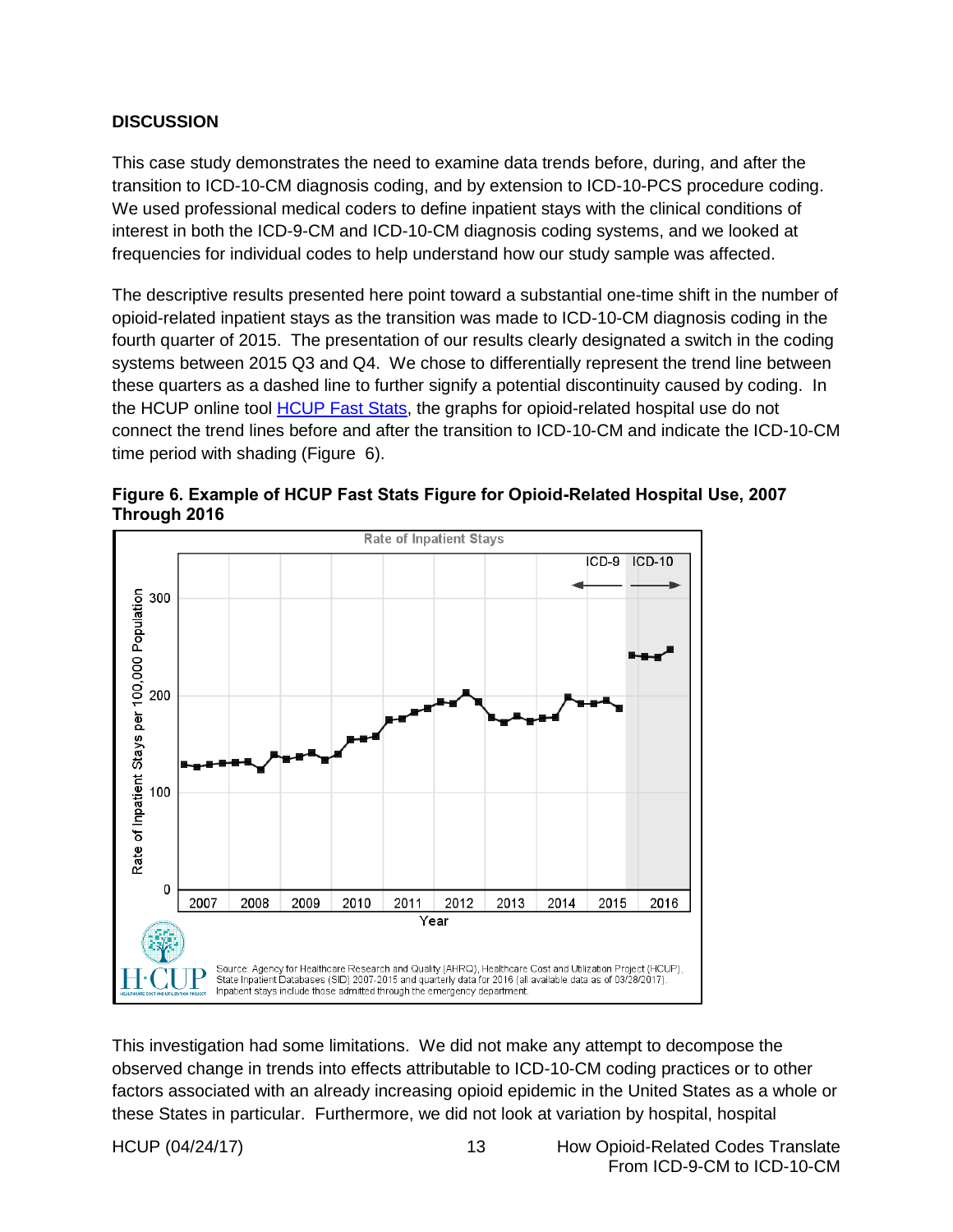characteristics, or other patient characteristics such as expected primary payer. Those additional stratifications could have helped explain why we are seeing these changes in the coding of opioid-related hospital inpatient stays. It also is important to remember that these results are specific to three States. We recommend repeating the analysis with additional data as it becomes available.

Even though the number of available opioid-related diagnosis codes increased dramatically from 20 ICD-9-CM codes to 100 ICD-10-CM codes, only a fourth of the possible 100 opioidrelated codes were observed in the data. This study covers the first 12 months after the transition to ICD-10-CM coding. We recommend repeating the analysis after clinicians and coders have had more time to become familiar with ICD-10-CM to determine whether they have started to incorporate additional clinical detail and a wider range of the available codes.

Although this case study focused only on diagnosis codes (ICD-9-CM and ICD-10-CM), the analytic process of examining specific codes for use in studies applies to both diagnosis and procedure codes (ICD-9-CM and ICD-10-CM/PCS). Additional guidance and forewarning to users analyzing outcomes that may be affected by the transition to the ICD-10-CM/PCS can be found on the HCUP-US Web site under **ICD-10-CM/PCS Resources**.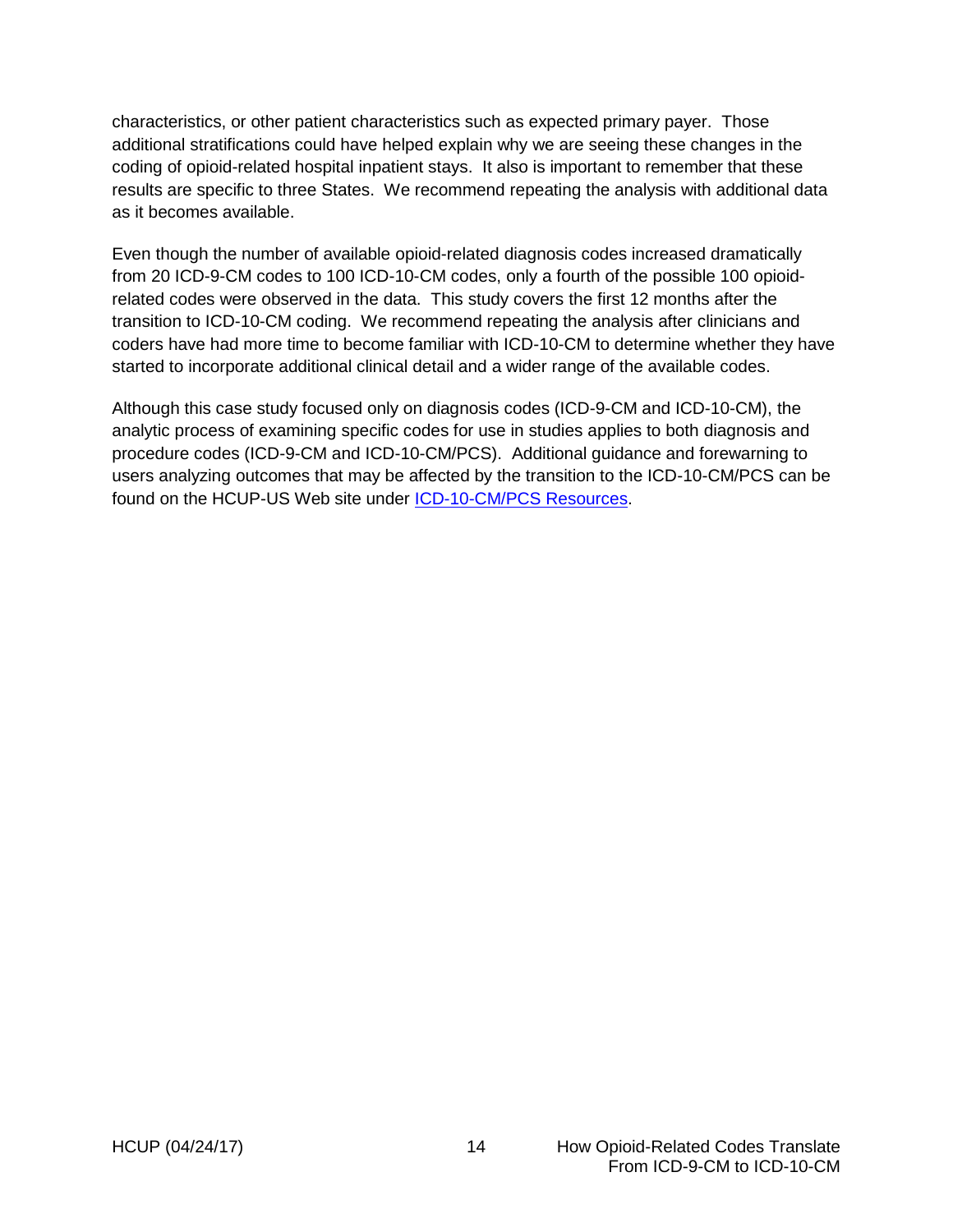### <span id="page-18-0"></span>**APPENDIX A. ICD-9-CM AND ICD-10-CM OPIOID-RELATED DIAGNOSIS CODES USED IN THIS STUDY**

| ICD-9-CM<br>Code                  | <b>ICD-10-CM</b><br>Code | <b>Description</b>                                                                |
|-----------------------------------|--------------------------|-----------------------------------------------------------------------------------|
| <b>Opioid Abuse</b>               |                          |                                                                                   |
| 30550                             |                          | Opioid abuse, unspecified                                                         |
| 30551                             |                          | Opioid abuse, continuous                                                          |
| 30552                             |                          | Opioid abuse, episodic                                                            |
|                                   | F1110                    | Opioid abuse, uncomplicated                                                       |
|                                   | F11120                   | Opioid abuse with intoxication, uncomplicated                                     |
|                                   | F11121                   | Opioid abuse with intoxication delirium                                           |
|                                   | F11122                   | Opioid abuse with intoxication with perceptual disturbance                        |
|                                   | F11129                   | Opioid abuse with intoxication, unspecified                                       |
|                                   | F1114                    | Opioid abuse with opioid-induced mood disorder                                    |
|                                   | F11150                   | Opioid abuse with opioid-induced psychotic disorder with delusions                |
|                                   | F11151                   | Opioid abuse with opioid-induced psychotic disorder with<br>hallucinations        |
|                                   | F11159                   | Opioid abuse with opioid-induced psychotic disorder, unspecified                  |
|                                   | F11181                   | Opioid abuse with opioid-induced sexual dysfunction                               |
|                                   | F11182                   | Opioid abuse with opioid-induced sleep disorder                                   |
|                                   | F11188                   | Opioid abuse with other opioid-induced disorder                                   |
|                                   | F1119                    | Opioid abuse with unspecified opioid-induced disorder                             |
| <b>Adverse Effects of Opioids</b> |                          |                                                                                   |
| E9350                             |                          | Heroin causing adverse effects in therapeutic use                                 |
| E9351                             |                          | Methadone causing adverse effects in therapeutic use                              |
| E9352                             |                          | Other opiates and related narcotics causing adverse effects in<br>therapeutic use |
| E9401                             |                          | Adverse effects of opiate antagonists                                             |
|                                   | T400X5A                  | Adverse effect of opium, initial encounter                                        |
|                                   | T400X5D                  | Adverse effect of opium, subsequent encounter                                     |
|                                   | T400X5S                  | Adverse effect of opium, sequela                                                  |
|                                   | T402X5A                  | Adverse effect of other opioids, initial encounter                                |
|                                   | T402X5D                  | Adverse effect of other opioids, subsequent encounter                             |
|                                   | T402X5S                  | Adverse effect of other opioids, sequela                                          |
|                                   | T403X5A                  | Adverse effect of methadone, initial encounter                                    |
|                                   | T403X5D                  | Adverse effect of methadone, subsequent encounter                                 |
|                                   | T403X5S                  | Adverse effect of methadone, sequela                                              |
|                                   | T404X5A                  | Adverse effect of synthetic narcotics, initial encounter                          |
|                                   | T404X5D                  | Adverse effect of synthetic narcotic, subsequent encounter                        |
|                                   | T404X5S                  | Adverse effect of synthetic narcotic, sequela                                     |
|                                   | T40605A                  | Adverse effect of unspecified narcotics, initial encounter                        |
|                                   | T40605D                  | Adverse effect of unspecified narcotics, subsequent encounter                     |
|                                   | T40605S                  | Adverse effect of unspecified narcotics, sequela                                  |
|                                   | T40695A                  | Adverse effect of other narcotics initial encounter                               |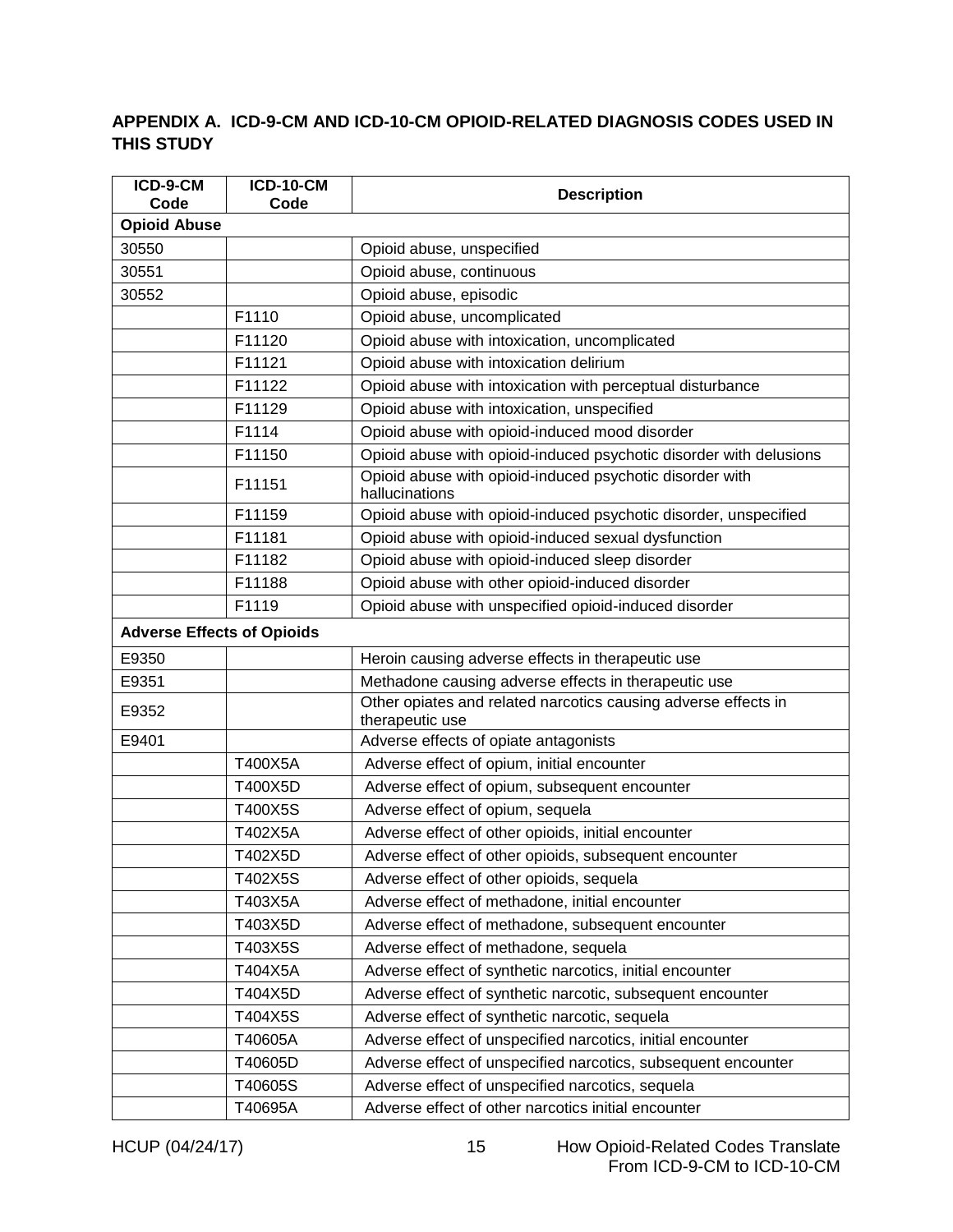| ICD-9-CM<br>Code        | <b>ICD-10-CM</b><br>Code                     | <b>Description</b>                                                                    |
|-------------------------|----------------------------------------------|---------------------------------------------------------------------------------------|
|                         | T40695D                                      | Adverse effect of other narcotics, subsequent encounter                               |
|                         | T40695S                                      | Adverse effect of other narcotics, sequela                                            |
|                         | <b>Opioid Dependence and Unspecified Use</b> |                                                                                       |
| 30400                   |                                              | Opioid type dependence, unspecified                                                   |
| 30401                   |                                              | Opioid type dependence, continuous                                                    |
| 30402                   |                                              | Opioid type dependence, episodic                                                      |
|                         |                                              | Combinations of opioid type drug with any other drug dependence,                      |
| 30470                   |                                              | unspecified                                                                           |
| 30471                   |                                              | Combinations of opioid type drug with any other drug dependence,<br>continuous        |
| 30472                   |                                              | Combinations of opioid type drug with any other drug dependence,<br>episodic          |
|                         | F1120                                        | Opioid dependence, uncomplicated                                                      |
|                         | F11220                                       | Opioid dependence with intoxication, uncomplicated                                    |
|                         | F11221                                       | Opioid dependence with intoxication delirium                                          |
|                         | F11222                                       | Opioid dependence with intoxication with perceptual disturbance                       |
|                         | F11229                                       | Opioid dependence with intoxication, unspecified                                      |
|                         | F1123                                        | Opioid dependence with withdrawal                                                     |
|                         | F1124                                        | Opioid dependence with opioid-induced mood disorder                                   |
|                         | F11250                                       | Opioid dependence with opioid-induced psychotic disorder with<br>delusions            |
|                         | F11251                                       | Opioid dependence with opioid-induced psychotic disorder with<br>hallucinations       |
|                         | F11259                                       | Opioid dependence with opioid-induced psychotic disorder,<br>unspecified              |
|                         | F11281                                       | Opioid dependence with opioid-induced sexual dysfunction                              |
|                         | F11282                                       | Opioid dependence with opioid-induced sleep disorder                                  |
|                         | F11288                                       | Opioid dependence with other opioid-induced disorder                                  |
|                         | F1129                                        | Opioid dependence with unspecified opioid-induced disorder                            |
|                         | F1190                                        | Opioid use, unspecified, uncomplicated                                                |
|                         | F11920                                       | Opioid use, unspecified, with intoxication, uncomplicated                             |
|                         | F11921                                       | Opioid use, unspecified, with intoxication delirium                                   |
|                         | F11922                                       | Opioid use, unspecified, with intoxication with perceptual disturbance                |
|                         | F11929                                       | Opioid use, unspecified, with intoxication, unspecified                               |
|                         | F1193                                        | Opioid use, unspecified with withdrawal                                               |
|                         | F1194                                        | Opioid use, unspecified with opioid-induced mood disorder                             |
|                         | F11950                                       | Opioid use, unspecified with opioid-induced psychotic disorder with<br>delusions      |
|                         | F11951                                       | Opioid use, unspecified with opioid-induced psychotic disorder with<br>hallucinations |
|                         | F11959                                       | Opioid use, unspecified with opioid-induced psychotic disorder,<br>unspecified        |
|                         | F11981                                       | Opioid use, unspecified with opioid-induced sexual dysfunction                        |
|                         | F11982                                       | Opioid use, unspecified with opioid-induced sleep disorder                            |
|                         | F11988                                       | Opioid use, unspecified with other opioid-induced disorder                            |
|                         | F1199                                        | Opioid use, unspecified with unspecified opioid-induced disorder                      |
| <b>Opioid Poisoning</b> |                                              |                                                                                       |
| 96500                   |                                              | Poisoning by opium (alkaloids), unspecified                                           |
| 96501                   |                                              | Poisoning by heroin                                                                   |
| HCUP (04/24/17)         |                                              | How Opioid-Related Codes Translate<br>16                                              |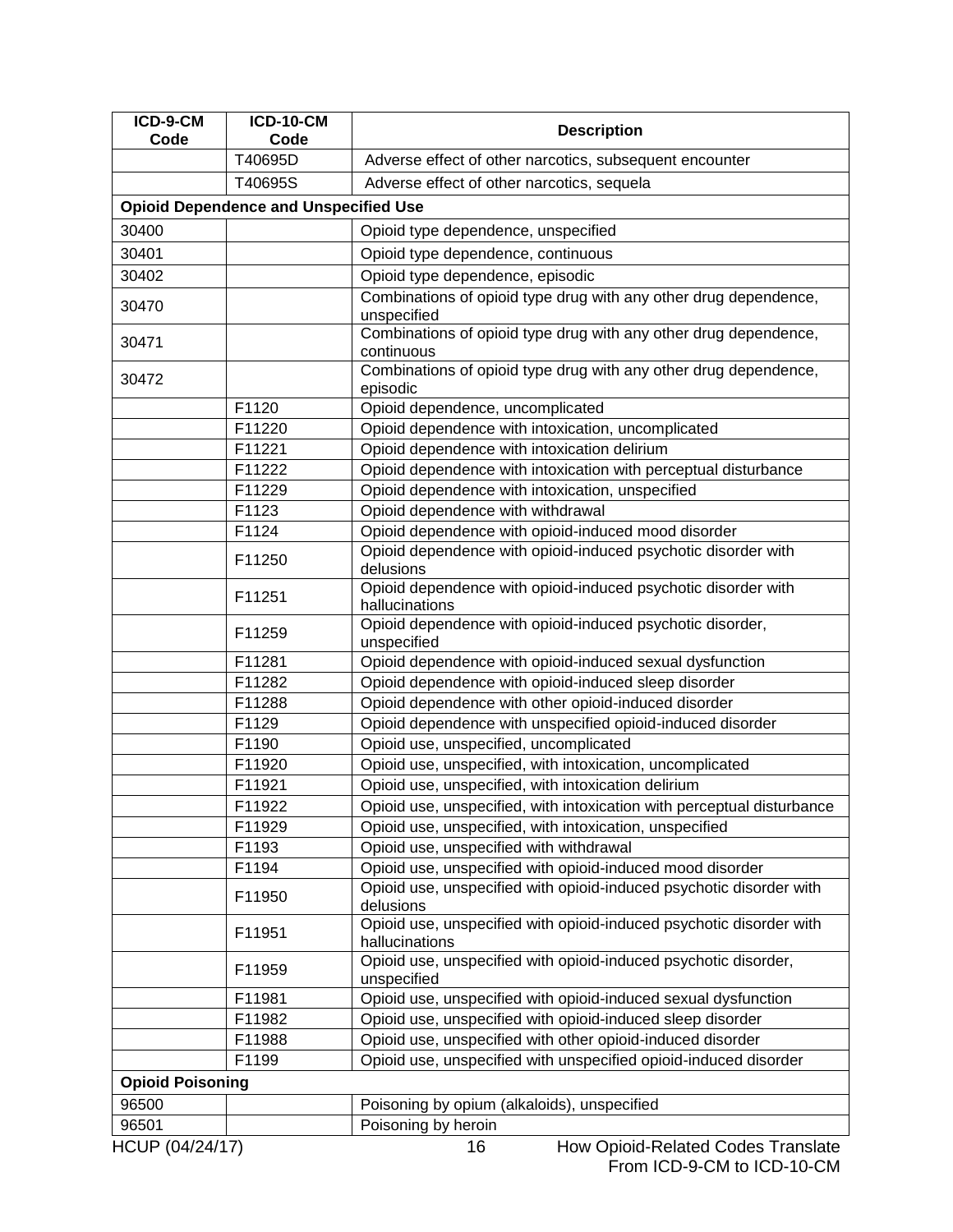| ICD-9-CM<br>Code | <b>ICD-10-CM</b><br>Code | <b>Description</b>                                                                      |
|------------------|--------------------------|-----------------------------------------------------------------------------------------|
| 96502            |                          | Poisoning by methadone                                                                  |
| 96509            |                          | Poisoning by other opiates and related narcotics                                        |
| 9701             |                          | Poisoning by opiate antagonists                                                         |
| E8500            |                          | Accidental poisoning by heroin                                                          |
| E8501            |                          | Accidental poisoning by methadone                                                       |
| E8502            |                          | Accidental poisoning by other opiates and related narcotics                             |
|                  | T400X1A                  | Poisoning by opium, accidental (unintentional), initial encounter                       |
|                  | T400X1D                  | Poisoning by opium, accidental (unintentional), subsequent<br>encounter                 |
|                  | T400X1S                  | Poisoning by opium, accidental (unintentional), sequela                                 |
|                  | T400X4A                  | Poisoning by opium, undetermined, initial encounter                                     |
|                  | T400X4D                  | Poisoning by opium, undetermined, subsequent encounter                                  |
|                  | T400X4S                  | Poisoning by opium, undetermined, sequela                                               |
|                  | T401X1A                  | Poisoning by heroin, accidental (unintentional), initial encounter                      |
|                  |                          | Poisoning by heroin, accidental (unintentional), subsequent                             |
|                  | T401X1D                  | encounter                                                                               |
|                  | T401X1S                  | Poisoning by heroin, accidental (unintentional), sequela                                |
|                  | T401X4A                  | Poisoning by heroin, undetermined, initial encounter                                    |
|                  | T401X4D                  | Poisoning by heroin, undetermined, subsequent encounter                                 |
|                  | T401X4S                  | Poisoning by heroin, undetermined, sequela                                              |
|                  |                          | Poisoning by other opioids, accidental (unintentional), initial                         |
|                  | T402X1A                  | encounter                                                                               |
|                  | T402X1D                  | Poisoning by other opioids, accidental (unintentional), subsequent<br>encounter         |
|                  | T402X1S                  | Poisoning by other opioids, accidental (unintentional), sequela                         |
|                  | T402X4A                  | Poisoning by other opioids, undetermined, initial encounter                             |
|                  | T402X4D                  | Poisoning by other opioids, undetermined, subsequent encounter                          |
|                  | T402X4S                  | Poisoning by other opioids, undetermined, sequela                                       |
|                  | T403X1A                  | Poisoning by methadone, accidental (unintentional), initial encounter                   |
|                  | T403X1D                  | Poisoning by methadone, accidental (unintentional), subsequent<br>encounter             |
|                  | T403X1S                  | Poisoning by methadone, accidental (unintentional), sequela                             |
|                  | T403X4A                  | Poisoning by methadone, undetermined, initial encounter                                 |
|                  | T403X4D                  | Poisoning by methadone, undetermined, subsequent encounter                              |
|                  | T403X4S                  | Poisoning by methadone, undetermined, sequela                                           |
|                  | T404X1A                  | Poisoning by synthetic narcotics, accidental (unintentional), initial<br>encounter      |
|                  | T404X1D                  | Poisoning by synthetic narcotics, accidental (unintentional),<br>subsequent encounter   |
|                  | T404X1S                  | Poisoning by synthetic narcotics, accidental (unintentional), sequela                   |
|                  | T404X4A                  | Poisoning by synthetic narcotics, undetermined, initial encounter                       |
|                  | T404X4D                  | Poisoning by synthetic narcotics, undetermined, subsequent<br>encounter                 |
|                  | T404X4S                  | Poisoning by synthetic narcotics, undetermined, sequela                                 |
|                  |                          | Poisoning by unspecified narcotics, accidental (unintentional), initial                 |
|                  | T40601A                  | encounter                                                                               |
|                  | T40601D                  | Poisoning by unspecified narcotics, accidental (unintentional),<br>subsequent encounter |
|                  | T40601S                  | Poisoning by unspecified narcotics, accidental (unintentional),<br>sequela              |